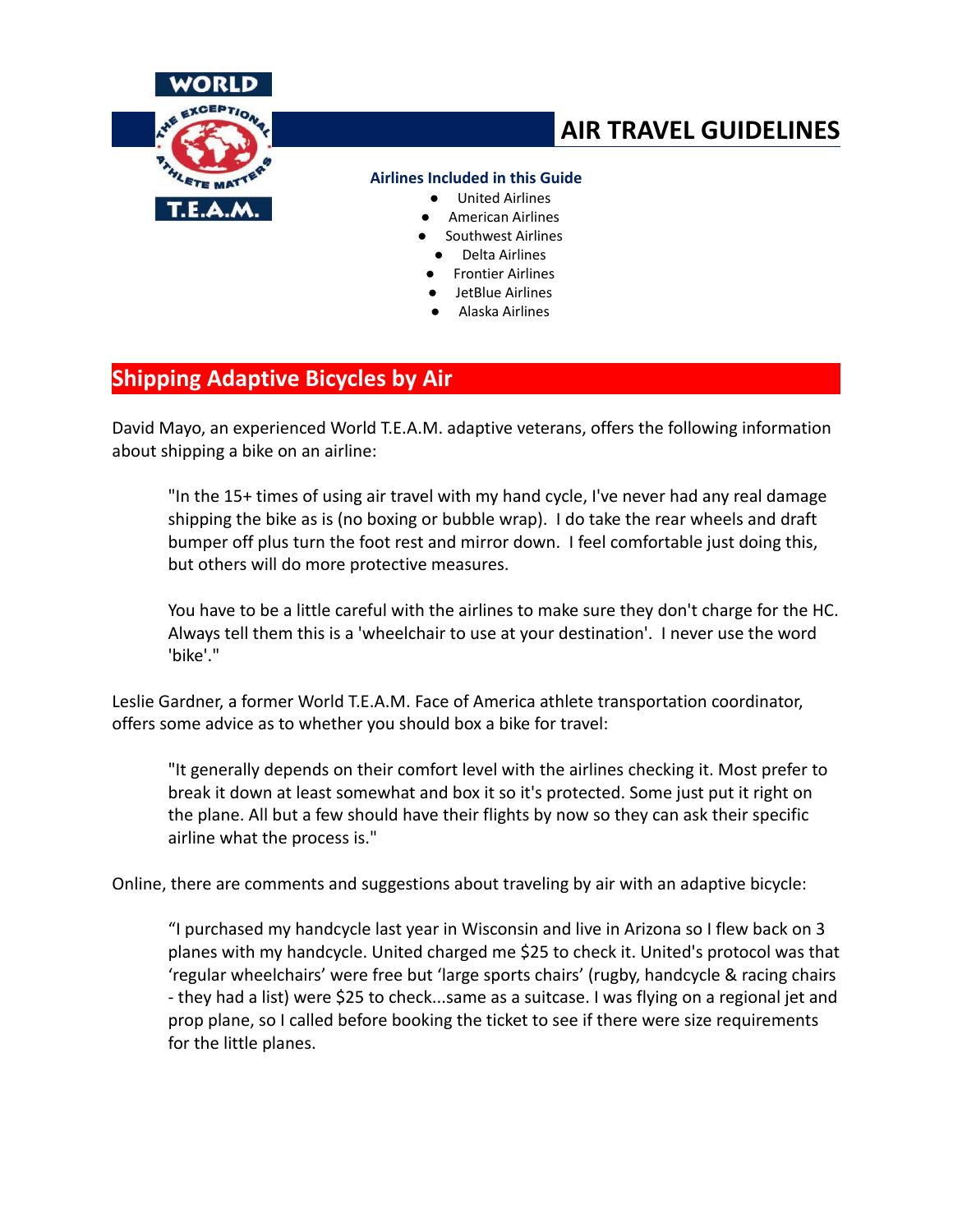I took some air out of the tires - so they don't explode at altitude & removed all removable parts. I taped bubble wrap around the gears and cranks to protect and I also derailed the chain ahead of time. The guy I bought it from, helped me get it ready for the flight - they were all his suggestions as he had flown with it several times and it was my first handcycle. I have a lean-steer bike so the hardest part was pushing / steering the bike through the airport to the counter. My bike survived nicely and I picked it up at oversized baggage (like golf clubs) when I landed."

Mark from Rhode Island writes to Frommers' *Able Traveler*, "With all the new baggage charges, I'm afraid that the airlines will charge me to carry my wheelchair. Can they do this?"

"Technically there is nothing in the law that specifically states that airlines can't charge passengers for carrying wheelchairs; however the nondiscrimination section of the ACAA prohibits airlines from charging for services required under the law. So in a broad sense, charging for carrying a wheelchair is prohibited. Today, no U.S. airline charges for transporting personal wheelchairs; however they can charge for sporting equipment like sit skis, handcycles or sports wheelchairs."

Useful report on traveling with adaptive equipment: [http://barrierfreetravel.net/sample.php.](http://barrierfreetravel.net/sample.php)

# **United Airlines**

<http://www.united.com/web/en-US/content/travel/specialneeds/disabilities/default.aspx> **24-hour Disability Desk: 800-228-2744**

# **UNITED HONORS AMERICA'S VETERANS**

To thank U.S. military veterans, active duty military, National Guard and Reserve members, and their families for their service, United is proud to provide Veterans Advantage® members with up to a 5 percent discount on tickets for United- and United Express®-operated flights purchased on united.com.

#### **Additional discount details:**

- Itineraries must originate in the U.S. or Canada to be eligible.
- Discount only applies for travel to destinations in the U.S., Canada, Mexico, Central America and the Caribbean.
- Reservations are limited to eight travelers or fewer.
- Discount is applied to the published base fare and does not apply to government-imposed taxes and fees or carrier-imposed international surcharges.
- Certain special promotional Web fares are not eligible.
- Eligible flight segments will be marked with a special offer indicator on united.com.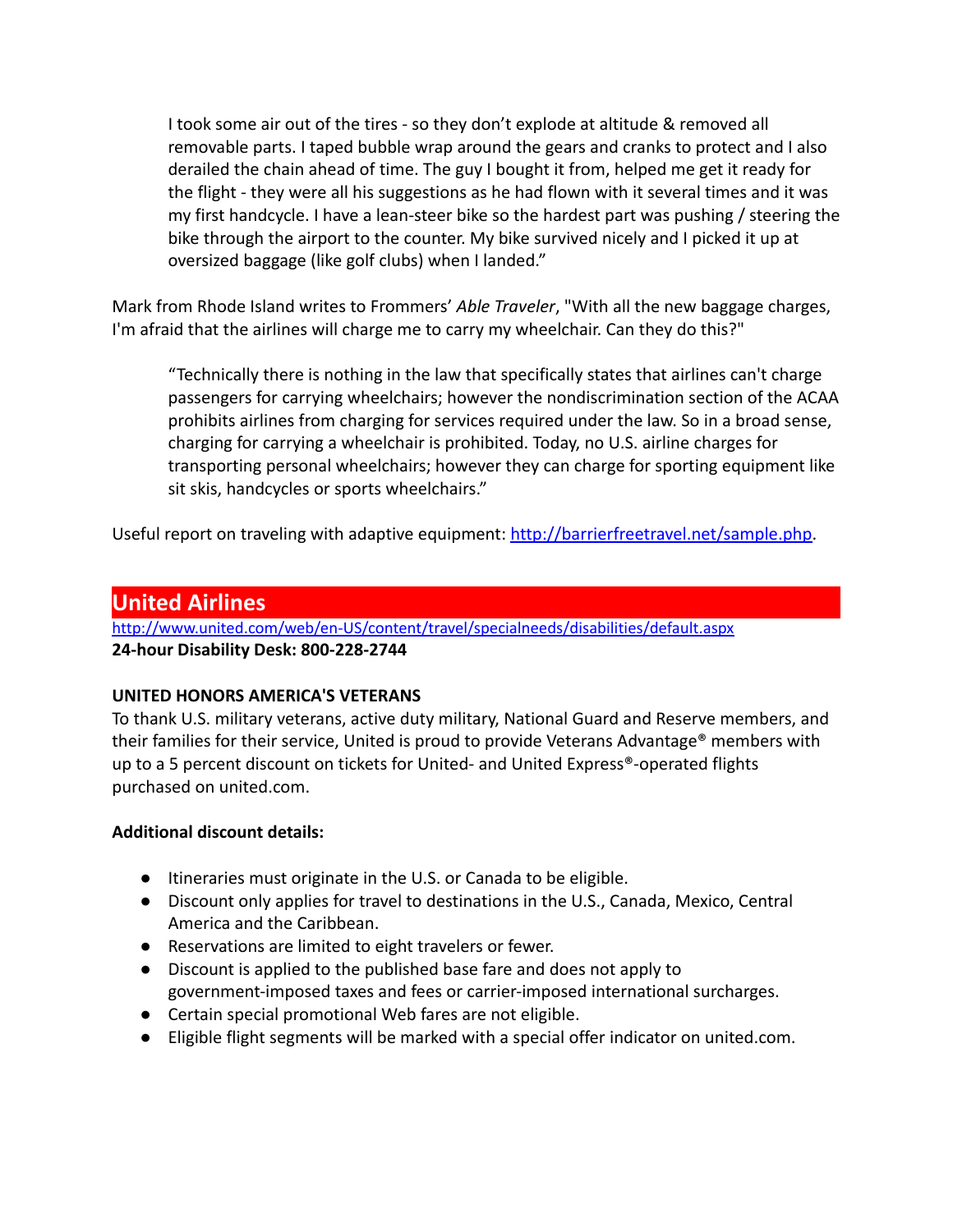Enroll with Veterans Advantage and you will immediately receive a 10-digit travel discount code that can be used to book your United travel. You can enter your unique 10-digit code in the "Offer Code" section whenever you book at united.com.

Veterans Advantage is the leading card program for U.S. military veterans, active duty military, National Guard and Reserve members, and their families, delivering new benefits for all who serve our nation. You are eligible for enrollment if you have served in any branch of service, or during any period of service, both wartime and peacetime. "Next of kin" family members, including the spouse, mother, father, son or daughter of the veteran or serviceperson, may enroll and receive benefits, too.

Veterans Advantage members receive an unparalleled benefits package from the nation's top corporations. You'll receive special insurance coverage, a drug discount program and save on travel, hotels, dining, entertainment, prescription drugs, computers, electronics, fitness centers, wireless services, moving services, health, flowers, gifts and more.

You'll also get your own private login for online benefits access and account support, and toll-free dedicated member service, providing membership assistance whenever you need it.

Enroll in a 30-day trial of Veterans Advantage now and discover these special benefits.

#### **ADVANCE NOTICE**

United recommends that all customers make their reservations as early as possible. We do not require information concerning the extent of a disability, however, the more information we have about you, the better prepared we are to meet your needs. United requires 48 hours advance notice and an hour in addition to the published airport check-in processing time of your originating airport if you:

- Need onboard medical oxygen in flight (available on flights between Guam (GUM) and Tokyo (NRT) and flights between Guam (GUM) and Honolulu (HNL))
- Will be using your FAA-approved respirator, ventilator, continuous positive airway pressure (CPAP) machine or your own personal oxygen concentrator (POC) (United does not provide POCs)
- Require disassembly and/or packaging of a wheelchair battery
- Will be transporting an electric wheelchair on an aircraft with fewer than 60 seats
- Are traveling with a group of ten (10) or more people with disabilities
- Plan to travel with an emotional support or psychiatric service animal in cabin

Special meals require a minimum of 24 hours advance notice, however we appreciate as much advance notice as possible.

#### **SEATING**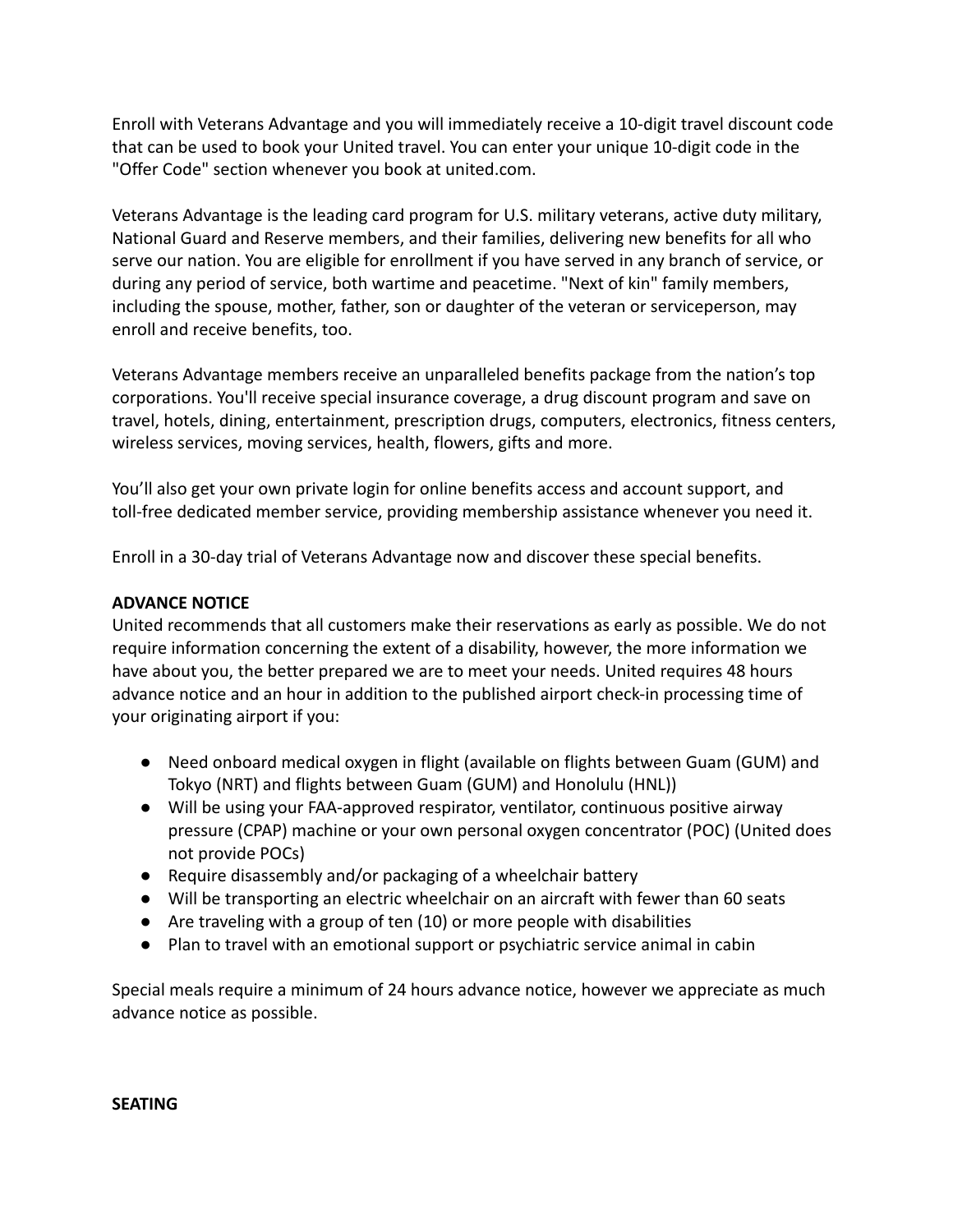Certain seats are made available to persons with a disability if the request is made at least 24 hours in advance of the scheduled flight. Possible accommodations may include:

- An aisle chair to more easily access the aircraft
- A seat in a row with a movable aisle armrest
- Any other seat that provides greater legroom than other seats on the side of the aisle that best accommodates a disability
- Adjoining seats

If you would like to request this type of accommodation, or if you plan to travel with a specialized seating device, you should call United's 24-hour Disability Desk at 1-800-228-2744 within the United States or Canada, or from elsewhere call United's Customer Contact Center and ask to be connected to the Disability Desk. Approvals may be required for the use of some seating devices.

#### **SERVICE ANIMALS Trained service animals**

Trained service animals are accepted in cabin for qualified individuals with a disability. A service animal should sit in the floor space in front of the customer's assigned seat but cannot protrude into the aisles. Customers may use an approved in-cabin kennel for smaller animals provided its use meets stowage requirements. Exit row seating is prohibited. Documentation may be required for an animal traveling to international destinations. Emotional support and psychiatric assist animals

Psychiatric assist animals and emotional support animals are also accepted in cabin for qualified individuals with a disability if certain documentation requirements are met. Additional documentation may also be required for an animal traveling to an international destination.

An animal should sit at the customer's feet without protruding into the aisles to comply with safety regulations. Customers may elect to use an approved in-cabin kennel for smaller animals. Exit row seating is prohibited. Refer to the U.S. Department of Transportation 14 CFR Part 382 or contact United for additional information.

Customers traveling with an emotional support or psychiatric assist animal must provide a minimum 48-hour advance notification to the Disability Desk at the United Customer Contact Center by both 1) calling 1-800-228-2744 and 2) submitting the required documentation (PDF) by fax (1-313-234-6966) or email (uaaeromed@united.com). The Disability Desk must receive and validate the required documentation prior to the time of travel. Verification of documentation will include United contacting your mental health care professional. If we are unable to validate the documentation or if the advance notification is not given, customers will be required to transport the animal as a pet, and pet fees will apply.

#### **Service animals in training**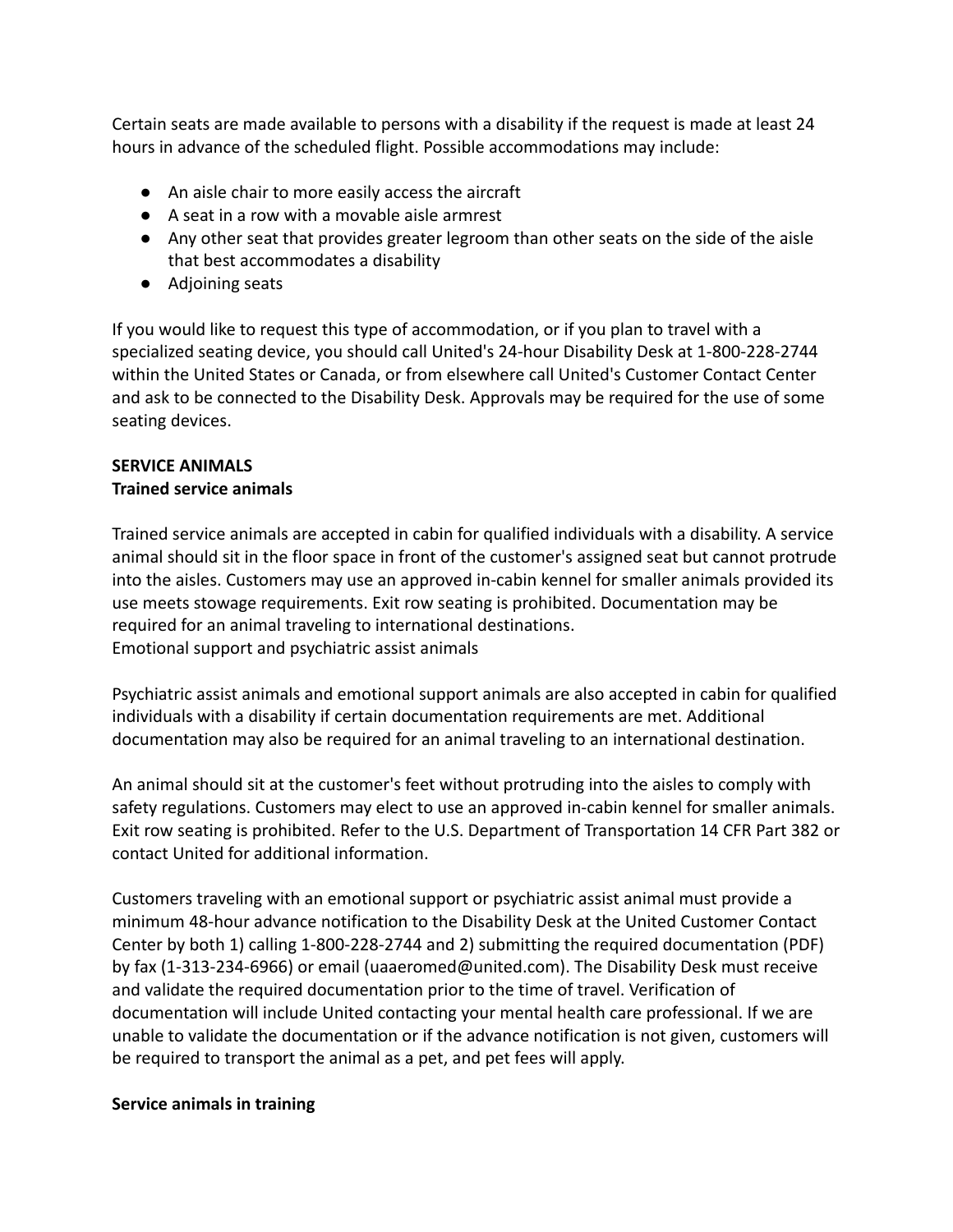United only recognizes service animals which have been trained and certified. Animal trainers are permitted to bring one service animal that is training to assist disabled passengers onboard free of charge. These service animals must not occupy a seat. Trainers transporting service animals in the ordinary course of business or service animals who are not in training must check these animals.

### **Therapy animals**

Therapy animals, which are pets that have been trained and registered by a therapy organization in order to visit nursing homes, hospitals, schools and other facilities, are not considered to be service animals. When traveling with a therapy animal, standard pet-related regulations and restrictions will apply

#### **ELECTRONIC ASSISTIVE DEVICES**

Some electronic assistive devices may be used during flight if it can be verified by a manufacturers' label or otherwise that it meets applicable FAA safety and hazardous goods requirements. If possible, please provide information to help verify that the device meets the applicable FAA requirements at the time of booking. Advance notification of at least 48 hours is required to confirm that your device meets these FAA requirements. Our staff at the disability desk at 1-800-228-2744 will assist you in verifying the documentation needed to approve your device for use in-flight. Occasionally the manufacturer of your device may have to be contacted to verify that testing has been performed for the device and that it meets the current FAA requirements. Wireless devices, such as a wireless glucose monitor, cannot be used on board the aircraft. Additionally, personal air filtration units cannot be used on board the aircraft. Unapproved devices are permitted to be carried on the aircraft, however may not be used, provided they fit securely beneath the seat or in the overhead compartment.

#### **MEDICINE**

You should carry your medications with you onboard the flight. In fact, you should never put your medications in your checked bag. Keep in mind that you may be asked to check your carry-on bag at the gate due to space constraints in the cabin. It is your responsibility to remove your medications before giving your bag to a flight attendant or agent at the gate. Our aircraft do not have refrigerators on board, so please plan accordingly. Also, if you use needles to inject medication, have your doctor's prescription with you just in case security officers have questions.

# **CUSTOMER WHEELCHAIR EQUIPMENT**

United Airlines accepts one wheelchair or other assistive device per customer in addition to the checked baggage allowance at no additional charge. We accept all types of wheelchairs and scooters including folding, collapsible, non-folding, manual or powered. Excess, oversized and/or overweight baggage charges may apply for checking additional wheelchair(s) that are used for recreational purposes.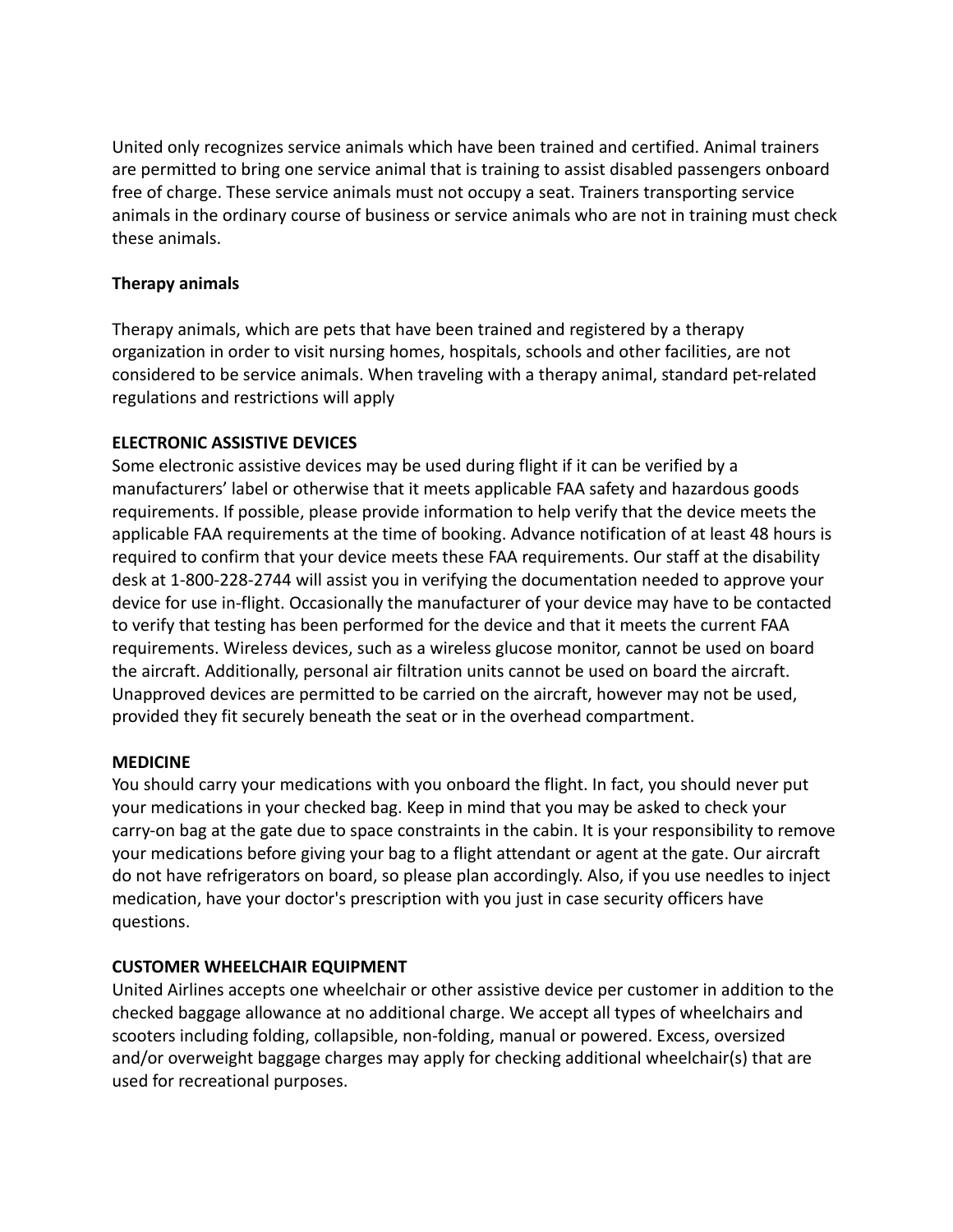Advance notice of forty-eight (48) hours and an hour in addition to the published airport check-in processing time of your originating airport is required for powered wheelchairs if the passenger will be traveling on an aircraft of 60 seats or less.

#### **Checking your equipment**

Your wheelchair can be checked at the ticket counter and/or gate. We appreciate you arriving at the airport at least one hour before departure if your powered equipment requires disassembly. This time helps ensure that proper handling is accomplished. Customers may use United's wheelchair equipment after checking personal wheelchairs. Checking and returning your wheelchair at the gate can also be arranged. Please advise us in advance if you request use of your equipment at airports for connecting flights. Please note, we do our best, but damage does sometimes occur, particularly with heavier powered wheelchairs.

Helpful suggestion: having written instructions about various items on your device will assist airport personnel as they load and unload it. You can design your own set of instructions, or can use one that we have created by downloading the wheelchair information card. Fill out as much information as you can and affix the card to the device. Keep a copy for yourself as well and have it available in case the one on your device gets lost for some reason.

#### **Manual wheelchairs**

Customers, who identify themselves for preboarding, have priority to have their folding wheelchair stowed onboard upon request. All of United's aircraft have adequate space to accommodate at least one adult-sized wheelchair.

Customers' manual wheelchairs can be checked for stowage in the cargo bin at either the ticket counter or gate. Please provide as much information as possible to our employees to ensure proper handling and loading. Detachable items such as seat cushions, removable sideguards and footrests can be carried in the cabin or tagged and stowed with the chair in the cargo bin.

# **American Airlines**

<https://www.aa.com/i18n/travelInformation/specialAssistance/customersWithDisabilities.jsp> **800-433-7300**

# **Advance Notice Needed**

We recommend that all of our customers make their reservations as far in advance as possible. While we do not require disclosure of the nature or extent of your disability, the more information we have concerning any special assistance you may require, the more prepared we are to meet your needs during your trip.

# **Booking Your Reservation**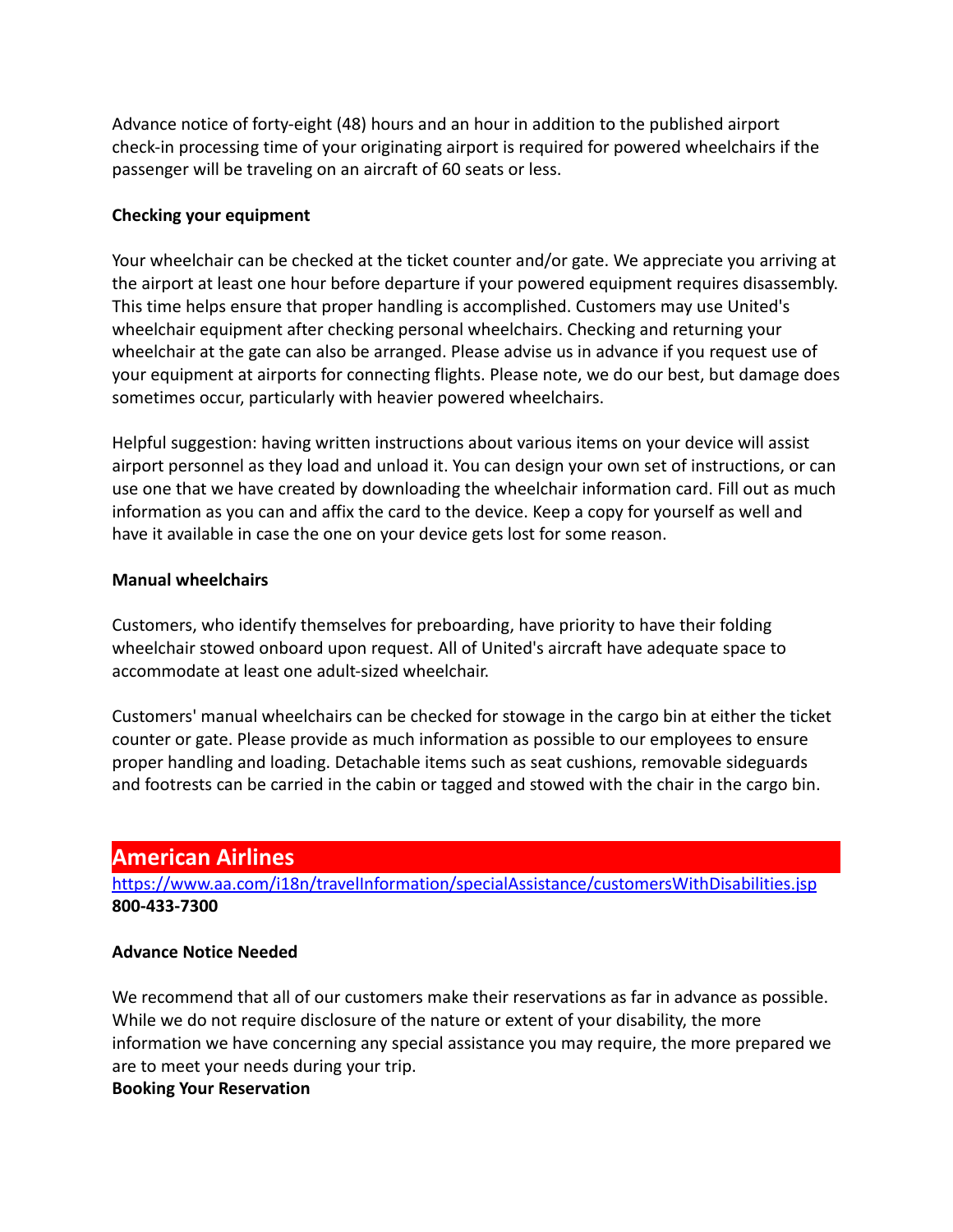#### **On AA.com**

On AA.com, you can record your request for assistance from among the following selections:

Wheelchair Assistance (one of three options):

- Passenger can walk but requires wheelchair for distance to/from gate (see agent for wheelchair)
- Passenger can walk but needs assistance up/down stairs. A Special Assistance Coordinator will contact the passenger to make arrangements.
- Passenger cannot walk and needs assistance to seat on plane. A Special Assistance Coordinator will contact the passenger to make arrangements.

#### **Medical Oxygen**

FAA approved portable oxygen concentrators are the only medical oxygen devices approved for inflight travel. A 48-hour notice is required.

#### **Visual Disability**

Passenger is blind or has low vision and needs assistance.

#### **Hearing Disability**

Passenger is deaf or hard of hearing and needs assistance.

#### On Other Travel Websites

If your reservation was booked on a Website other than AA.com, you may make arrangements for special assistance by calling Reservations.

Please let us know if you:

- Require a wheelchair
- Need assistance getting into and out of the aircraft seat
- Require adjacent seating for yourself and your personal care attendant
- Are traveling with a service animal
- Are traveling with a battery-powered medical device
- Will need disassembly and battery packaging for your mobility assistive device
- Have any other special requirement

We require at least 48 hours advance notice when making your reservation for the following:

- Portable Oxygen Concentrator usage
- Travel with a group of 10 or more people with disabilities
- Travel with an emotional support or psychiatric service animal

#### **Special Assistance Coordinators**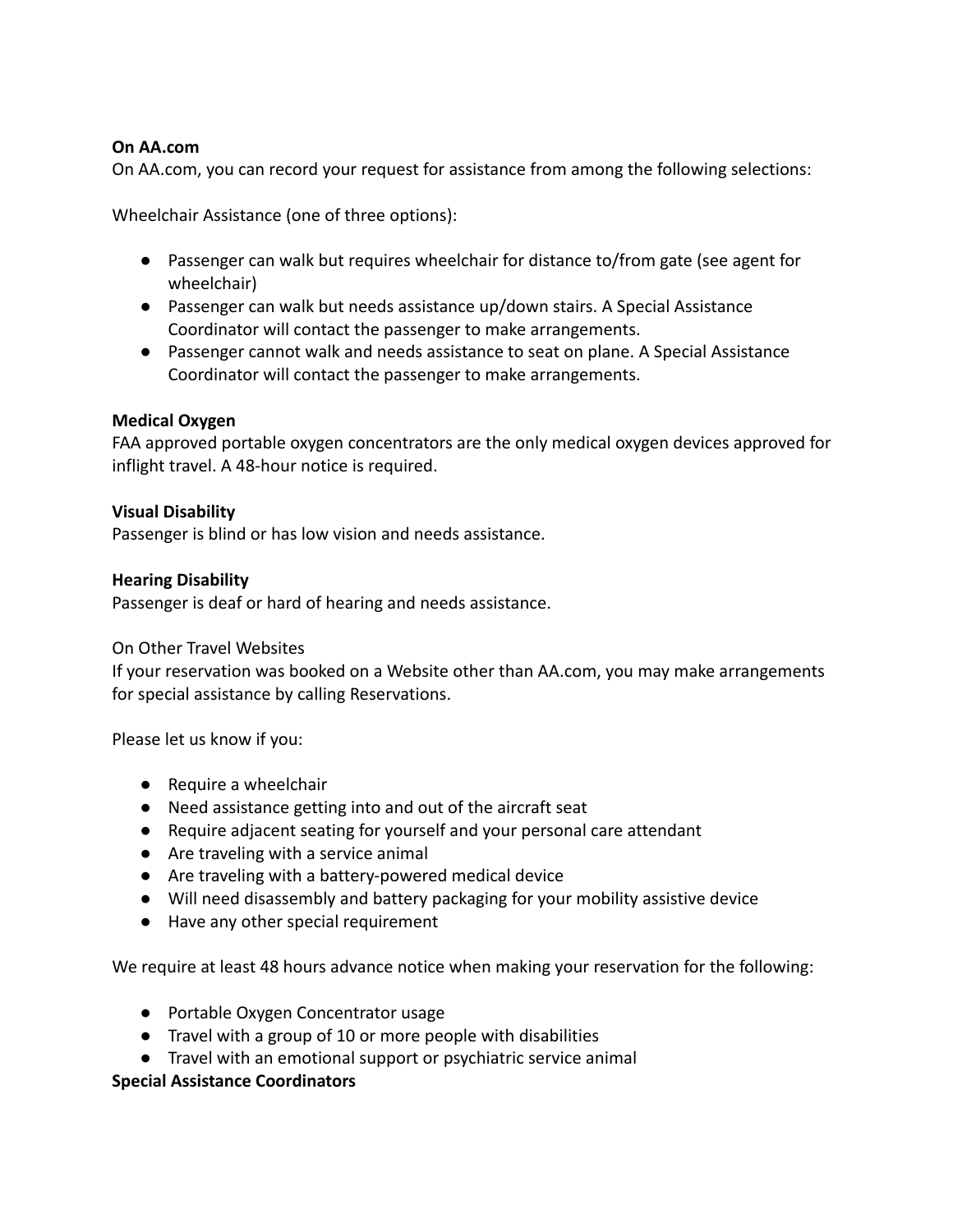Within our Reservations Department, an exclusive team called "Special Assistance Coordinators" facilitates your travel. Specially trained to arrange for the special needs of customers with disabilities and/or medical conditions, they document your reservation concerning your special service requests to alert our airport staff. In certain circumstances, if you have requested special assistance at the time of making your reservation, they will contact you by telephone prior to departure to ensure all advance medical paperwork requirements or special assistance requests are arranged. For this reason, it is helpful to have a valid, complete telephone number available within your reservation.

Although not required to do so, our customers with disabilities advise us that pre-arranging for special assistance helps travel proceed more smoothly. Assistance from a Special Assistance Coordinator is arranged for at the time of booking with an AA Reservation Representative or with your Travel Agent upon identification of your service request.

#### **Pre Reserved Seating**

For customers with a disability who are traveling with another individual who is assisting them inflight as an attendant, seats can be arranged side by side. For those who use an aisle chair to access their seat and cannot readily transfer over a fixed armrest, there are many seats with moveable aisle armrests. If you are traveling with a service animal or you have a fixed or immobilized leg, please advise us so we may assign you a bulkhead seat if you prefer one.

We recommend that you indicate your seating preference when you make your reservation.

Please contact Reservations to request specific accommodations.

# **If you have a hearing disability**

Airports are noisy places. Large, open spaces and crowds make it difficult for people to hear and communicate. For that reason, airports feature signage designed to help with navigation. Visual information concerning flight status appears on updated Departure and Arrival screens throughout airports and information screens behind all gate counters. Please advise an agent working your flight that you have a hearing disability so that they may alert you to important flight information.

# **If you have a vision disability**

Please request assistance if you have a vision disability. An American Airlines or American Eagle representative will assist you to the ticket counter or help you to your gate. If you would like a courtesy wheelchair upon arrival, this may be arranged in advance when you make your reservation or at the airport. If you seek arm assistance or directions only, please indicate this when making your reservation, or to an airport representative.

#### **If you have a mobility disability**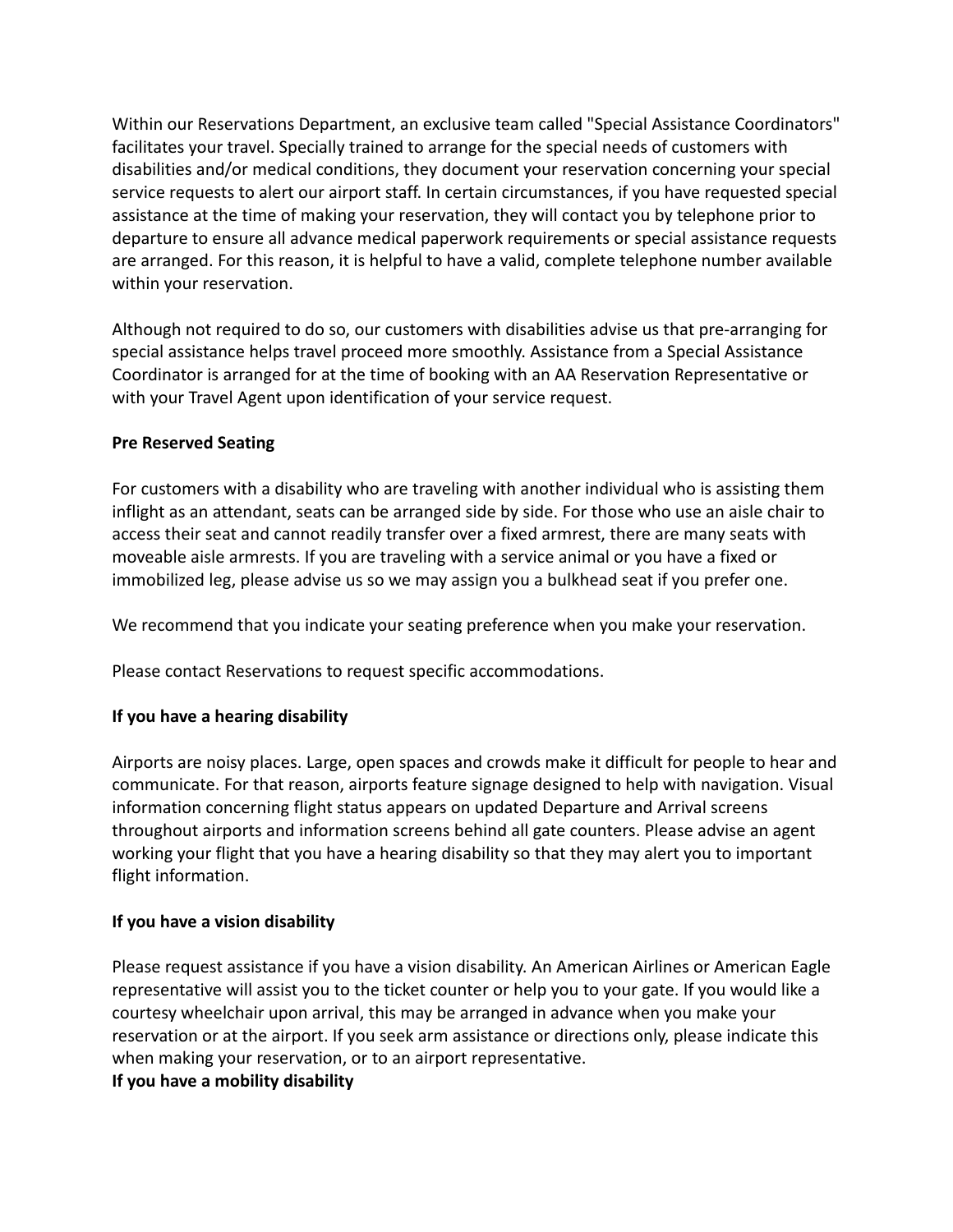#### **Airport Electric Carts**

Some airports have electric carts to assist customers in covering distances quickly. These vehicles operate continuously, are available for all customers, and may not be prereserved.

#### **Airport Wheelchair Assistance**

Airport wheelchair service is available to transport you to your departure gate and during your connection, if applicable. Although you can arrange to claim your own wheelchair at the connecting city, we recommend that it be checked through to your final destination. The additional time required to claim and recheck your chair at the connecting city may compromise your ability to make your connection. Please let us know if you will need this assistance when making your reservation.

It is also a good idea to remind the airport agent that you will need a wheelchair or other mobility assistance at your destination or connecting city. Although not required, advance notice and confirmation of arrangements helps us to provide you with timely service.

Upon request, pre-boarding assistance will be provided to you, allowing you the opportunity to be seated prior to general boarding. Please advise the agent if you desire pre-boarding due to your disability.

#### **Medications**

All customers are entitled to bring one carry-on item with them into the cabin. We recommend that you pack any medications you require in a carry-on bag that will fit under the seat in front of you. You should NEVER put your medications in checked luggage. Our aircraft do not have refrigerators onboard. Also, if you use needles to inject medication, checkpoint security policy is that you must have in your possession medication requiring the use of a needle or syringe that has a professionally printed label identifying the medication or a manufacturer's name or pharmaceutical label. Visit our Carry-On Baggage page for more information.

# **Special Meals**

American offers special meals to meet specific dietary needs at your request on select flights. Since meals are not served on all flights, check with your travel agent or the airline to be sure that a meal is offered on your flight. Many frequent flyers bring light snacks or sandwiches on board with them. This is also a good idea in the event that your flight encounters weather or other delay. For more information, visit our Special Meals page.

#### **Service Animals**

American Airlines and American Eagle® accept service animals used by persons with disabilities at no charge. An animal may accompany a customer with a disability in the aircraft cabin, provided the animal can be accommodated without obstructing an aisle or other area used for emergency evacuations.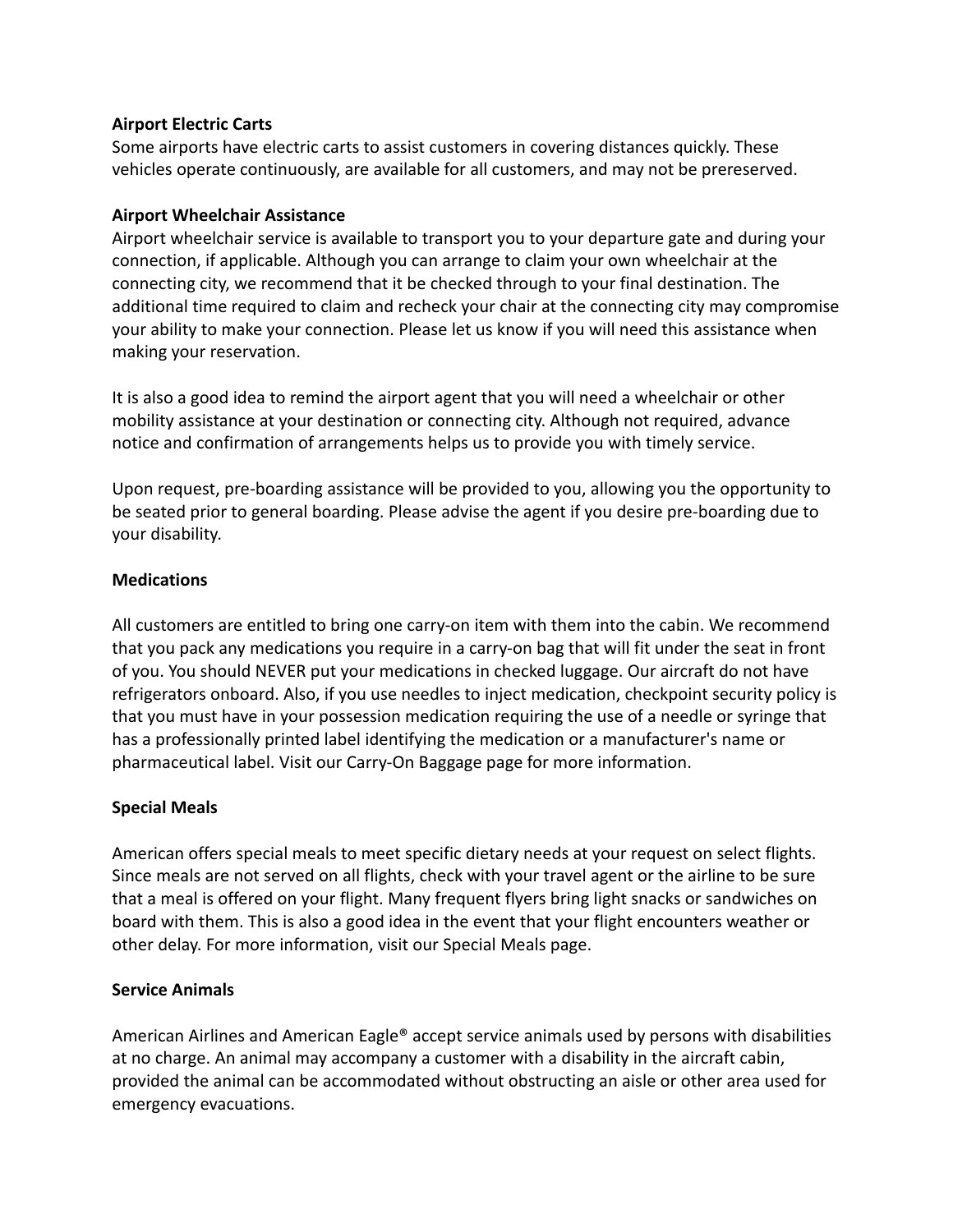If a service animal is disruptive or too large to fit under the seat or at the passenger's feet without encroaching on another passenger's space or protruding into the aisle, it will need to travel in a kennel (provided by the passenger) in the cargo hold. The kennel must meet IATA kennel and size requirements for the animal. Temperature restrictions apply to ensure the safety of the animal.

There is no charge for service animals used by customers with disabilities. However, credible verbal assurance that the animal is providing a service to assist with a disability will suffice should an inquiry be made.

Quarantine restrictions may apply. Your reservations agent or travel agent will be happy to check destination regulations for you.

#### **Service Animals Traveling To Hawaii**

Hawaii has strict guidelines for entry. Customers traveling with animals are required to comply with Hawaii's import requirements. Quarantine laws are designed to protect residents and pets from potentially serious health problems associated with the introduction and spread of rabies. Customers are required to make prior arrangements directly with Animal Quarantine at 808-483-7151 or www.hawaii.gov/hdoa/ai/aqs/info\* for animal clearance.

Service animals, including emotional support, that are dogs and cats my travel in the cabin to/from Hawaii or directly to outer Hawaii Islands (e.g. Kona, Lihue or Maui.) All other types of service animals must go through Honolulu first. All service animals must have proper entry documents.

At check-in, customers must be prepared to present quarantine documentation that the animal is allowed to enter the state of Hawaii.

#### **Emotional Support or Psychiatric Service Animals**

Emotional support and psychiatric service animals provide emotional support to an individual with a mental health-related disability. These service animals are permitted to accompany customers with a disability in the cabin. The animal will not be required to be in a kennel provided it is clean, well behaved, remains with the customer and under the customer's control at all times. In addition, the animal cannot exhibit any disruptive behavior or pose a threat to other passengers or animals.

To make arrangements for the transportation of an emotional support or psychiatric service animal, please call Reservations at 1-800-433-7300 at least 48 hours before your flight. Flight check-in is one hour in advance prior to the general public.

We require current documentation dated (no later than one (1) year from the date of the passenger's scheduled initial flight) by submitting the required documentation (PDF) by fax to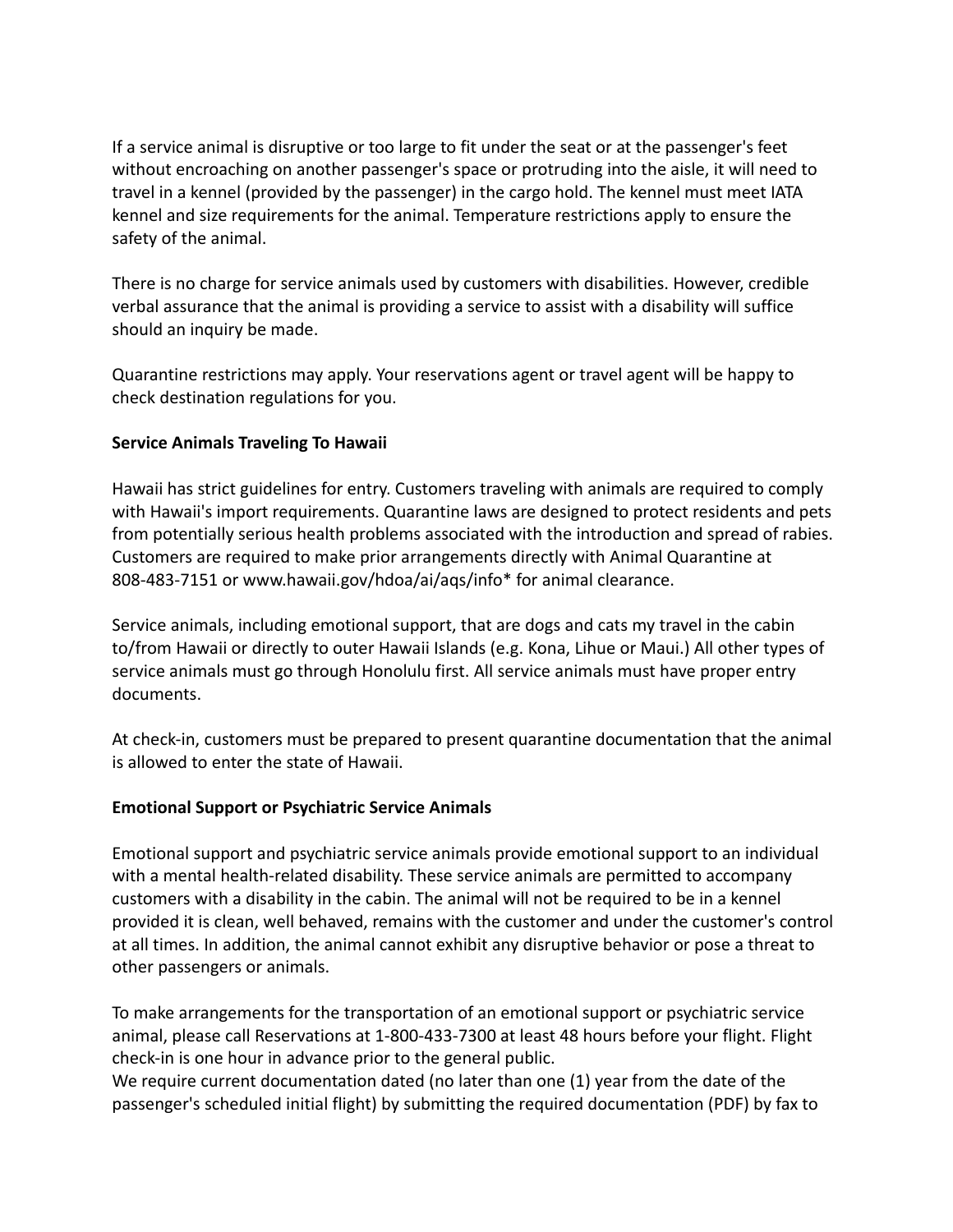817-967-4715 or email to [sacdesk.sro@aa.com.](mailto:sacdesk.sro@aa.com) If we are unable to validate the documentation, or if the advance notification is not provided, the animal will be permitted to travel as a pet, and a kennel and pet fee will be required.

American Airlines and American Eagle® accept motorized and non-motorized mobility assistive devices for transport. When necessary, we will disassemble and reassemble wheelchairs or other assistive devices for our customers when they travel. It is helpful to us if you provide written instructions to assist us in this process.

# **Attention customers traveling to or from airports in the European Union\***

Advance notification is strongly recommended when traveling to or from airports in the European Union\* with wheelchairs and other mobility assistive devices.

#### **Carry-On Assistive Devices**

Canes, walkers, CPAP machines and other assistive devices capable of being collapsed small enough to fit into approved overhead and under seat stowage areas are welcome and do not count toward your carry-on item limit.

They must be small enough to be stowed in such a manner as not to protrude into any seating row floor space or main aisle. Items such as seat cushions, detachable control boxes, armrests or footrests also may be carried on board with you.

Assistance stowing carry-on baggage that meets baggage limits is available for customers with disabilities who request extra assistance. Due to storage limitations, some equipment or devices may have to be checked as baggage if it is not required during flight. All assistive devices must be packed separately from normal baggage to avoid baggage charges.

#### **Wheelchair Storage**

American Airlines (and American Eagle jet aircraft) has a designated closet space in the cabin of each aircraft to accommodate one collapsible wheelchair. In most cases, more than one wheelchair can be accommodated, provided the space is available. This space is available on a first-come, first-served basis for customers who take advantage of pre-boarding. Additionally, some wheelchairs can collapse to fit either in an overhead bin or beneath a seat.

Non-collapsible wheelchairs or scooters are acceptable as checked luggage. These items may be checked in at either the ticket counter or the departure gate.

For customers with disabilities, there is no charge for transporting wheelchairs or providing wheelchair services.

#### **Wheelchair Check-In**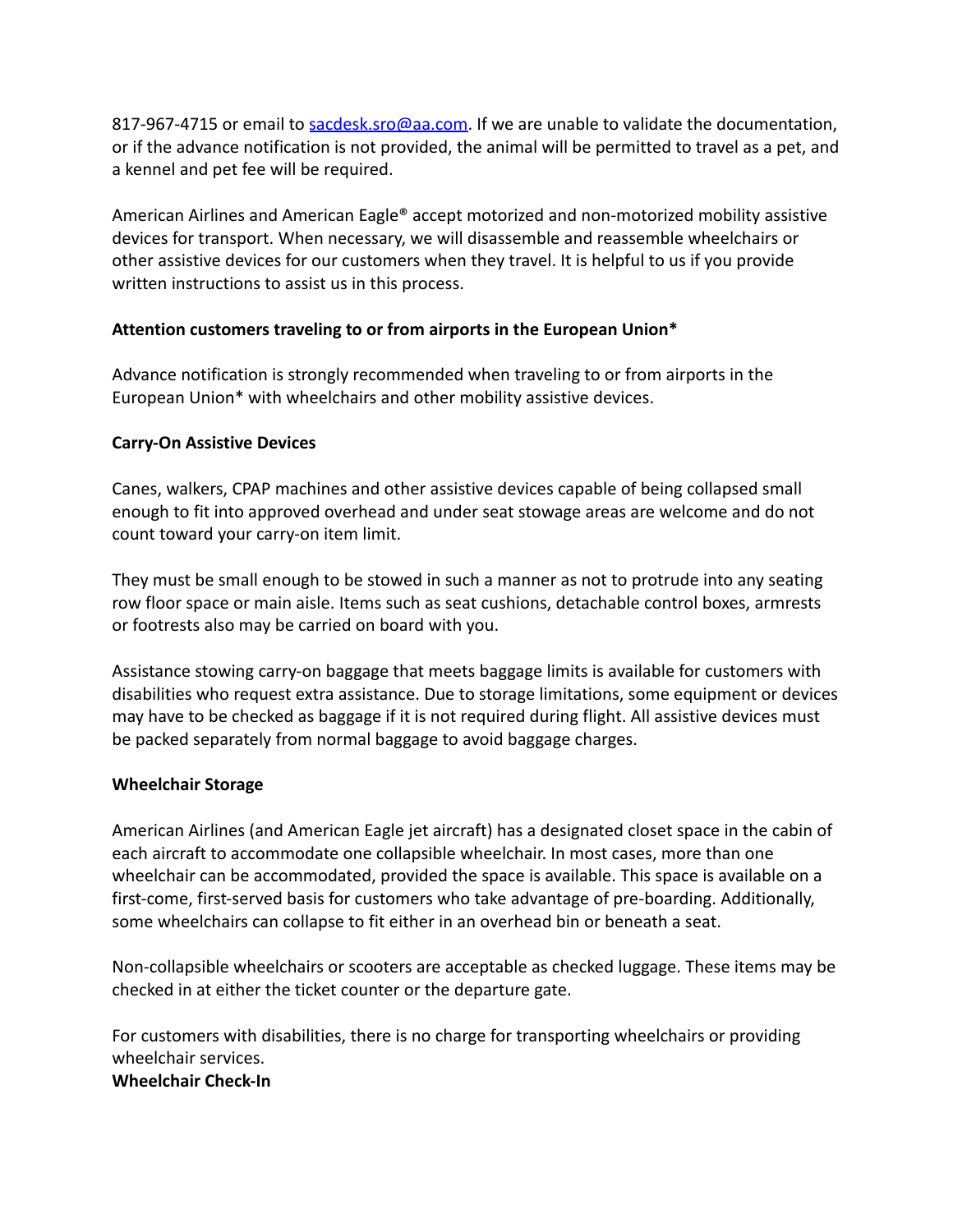Non-collapsible wheelchairs and other mobility assistive devices are accepted as checked baggage. These items can be checked in at the main ticket counter or at the departure gate. We ask customers with battery-powered wheelchairs to check in at the main ticket counter at least one hour prior to departure to ensure proper boarding of the chair.

We make every effort not to disassemble a wheelchair or scooter; however, the small size of some airplane cargo doors and the contents of some batteries require disassembly. For that reason, it is helpful to have the assembly and disassembly instructions with you, as well as any specialized tools that may be required.

# **Southwest Airlines**

[https://www.southwest.com/html/customer-service/unique-travel-needs/customers-with-disab](https://www.southwest.com/html/customer-service/unique-travel-needs/customers-with-disabilities-pol.html?clk=GFOOTER-CUSTOMER-ASSISTANCE) [ilities-pol.html?clk=GFOOTER-CUSTOMER-ASSISTANCE](https://www.southwest.com/html/customer-service/unique-travel-needs/customers-with-disabilities-pol.html?clk=GFOOTER-CUSTOMER-ASSISTANCE) **Reservations & Information 1-800-I-FLY-SWA (1-800-435-9792)**

# **Advance Notice of Disability**

We recommend that Customers arrive at the airport no later than the recommended airport arrival time.

If you are traveling with a power wheelchair, in the event that we need to prepare your wheelchair for stowage, we may ask that you relinquish your power wheelchair up to an hour in advance of departure. In this case, you will be transferred to an airport wheelchair until boarding begins.

If you are traveling in a group of ten or more Customers who use wheelchairs, please advise us in advance by calling 1-800-I-FLY-SWA (1-800-435-9792) at least 24 hours in advance so that we can ensure adequate staffing and room in the cargo compartment of the aircraft for the wheelchairs.

# **Assistance in the Airport and with Boarding**

Upon arrival at the airport, please inform a Southwest Airlines Agent or Skycap at your first point of contact, either at the Skycap podium or the ticket counter, if you need an airport wheelchair and/or assistance within the airport.

Priority preboarding is available for those who have a specific seating need to accommodate their disability and/or need assistance in boarding the aircraft or stowing an assistive device. If a Customer has a disability and requires preboarding, the Customer should request a Preboarding Document from our Customer Service Agent at the departure gate. The Preboarding Document serves as notification to our Operations (Boarding) Agent that the Customer has a need to preboard. It's important to keep in mind that Customers who preboard may not occupy an exit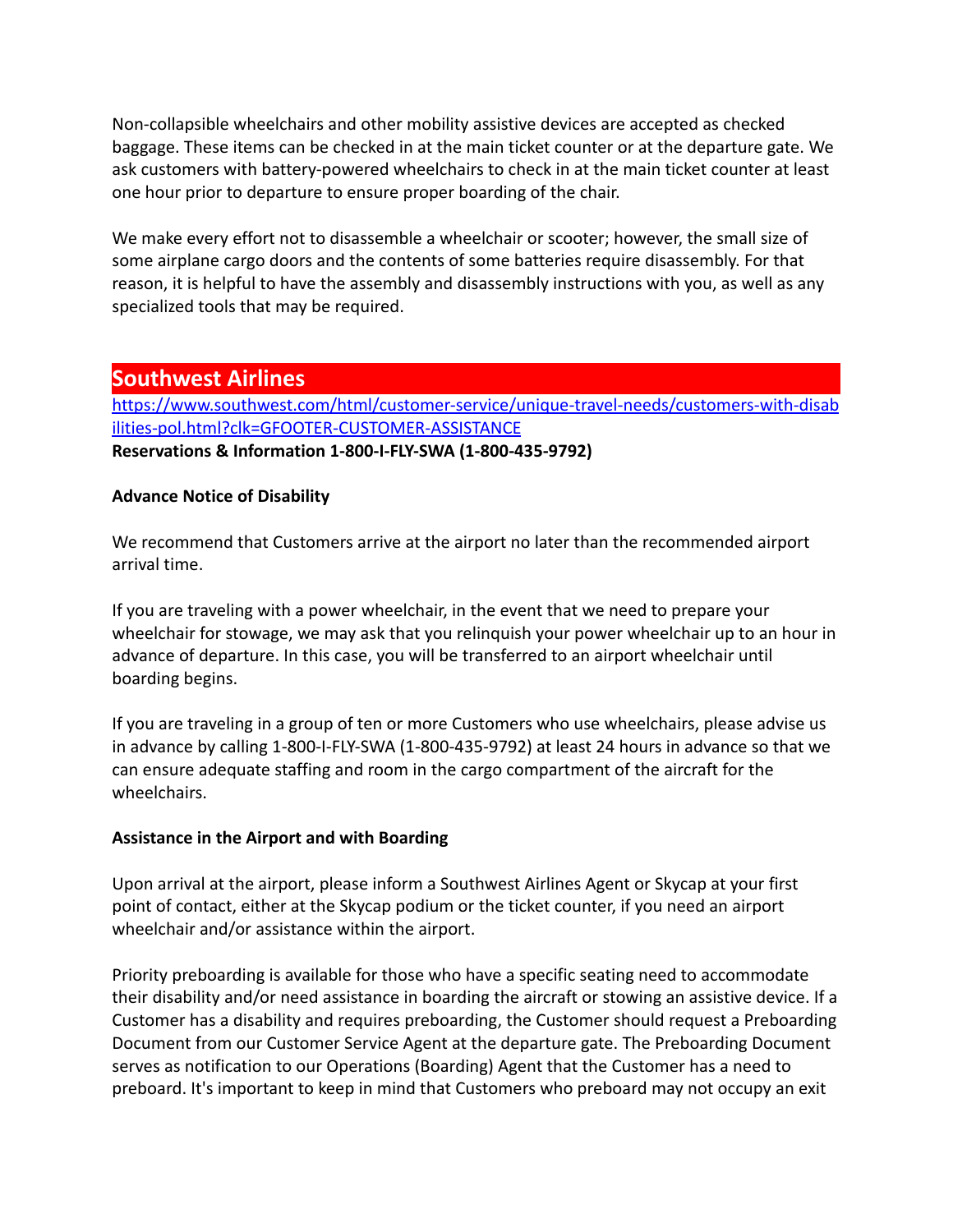seat. Customers with disabilities who have any other special needs related to boarding should speak with our Customer Service Agent at the departure gate.

Customers who need additional space to accommodate their disability may proactively purchase an additional seat to notify Southwest of their specific seating need so adequate seating onboard the aircraft can be ensured. Instructions for booking a second seat online can be found on our Customers of Size page. Customers may contact us for a refund of the cost of the additional seat after travel. If a Customer with a disability has concerns about the amount of space needed and does not wish to purchase an additional seat, the Customer should speak with the Customer Service Agent at the departure gate.

A small wheelchair that can fit down the aircraft aisle is available at every gate and will be used if you need assistance transferring from your wheelchair in to the aircraft seat. Each gate is equipped with a Passenger Transfer Kit (PTK), which contains a slide board and a transfer sling. The sling allows for two or three Employees to lift the Customer safely from his/her wheelchair into the small wheelchair and then into the aircraft seat.

For ease of transfer, the first two rows (at a minimum) on most of our aircraft are equipped with movable aisle armrests. Note: Our 737-800 Series aircraft do not have movable aisle armrests on the bulkhead (front) row of seats. However, all other rows on these aircraft have movable aisle armrests.

Our Employees are trained on assisting our Customers into and out of the aircraft seat; however, the Customer being transferred knows the best way for us to help. We encourage the Customer being assisted to direct the Employees in how best to perform the lift and transfer so everyone will be most comfortable, and so that we will have a successful transfer.

# **Level-Entry Boarding**

Jetbridges are not available in all Southwest cities. Customers traveling to, from, or through the following locations board and deplane the aircraft through the use of stairs: Burbank (BUR), Cabo/Los Cabos (SJD), Cancun (CUN), Nassau (NAS), and Punta Cana (PUJ). In most of these locations, a mechanical lift is available to assist Customers with disabilities who are unable or have difficulty climbing stairs. However, on some occasions, due to weather, lift availability in international locations, or other conditions that may exist, Customers may be assisted via a chair carried up the stairs by trained ground personnel.

Also, please note that in Cancun (CUN) and Punta Cana (PUJ) Customers may be required to travel between the terminal and the aircraft onboard buses. Buses will be used to transport Customers from the terminal to aircraft, where they will board via air stairs. Boarding the bus will occur at ground-level, and Customers will be dropped off at the base of the air stairs. At this point, Customers requiring assistance to board may be assisted via a chair carried up the stairs by trained ground personnel.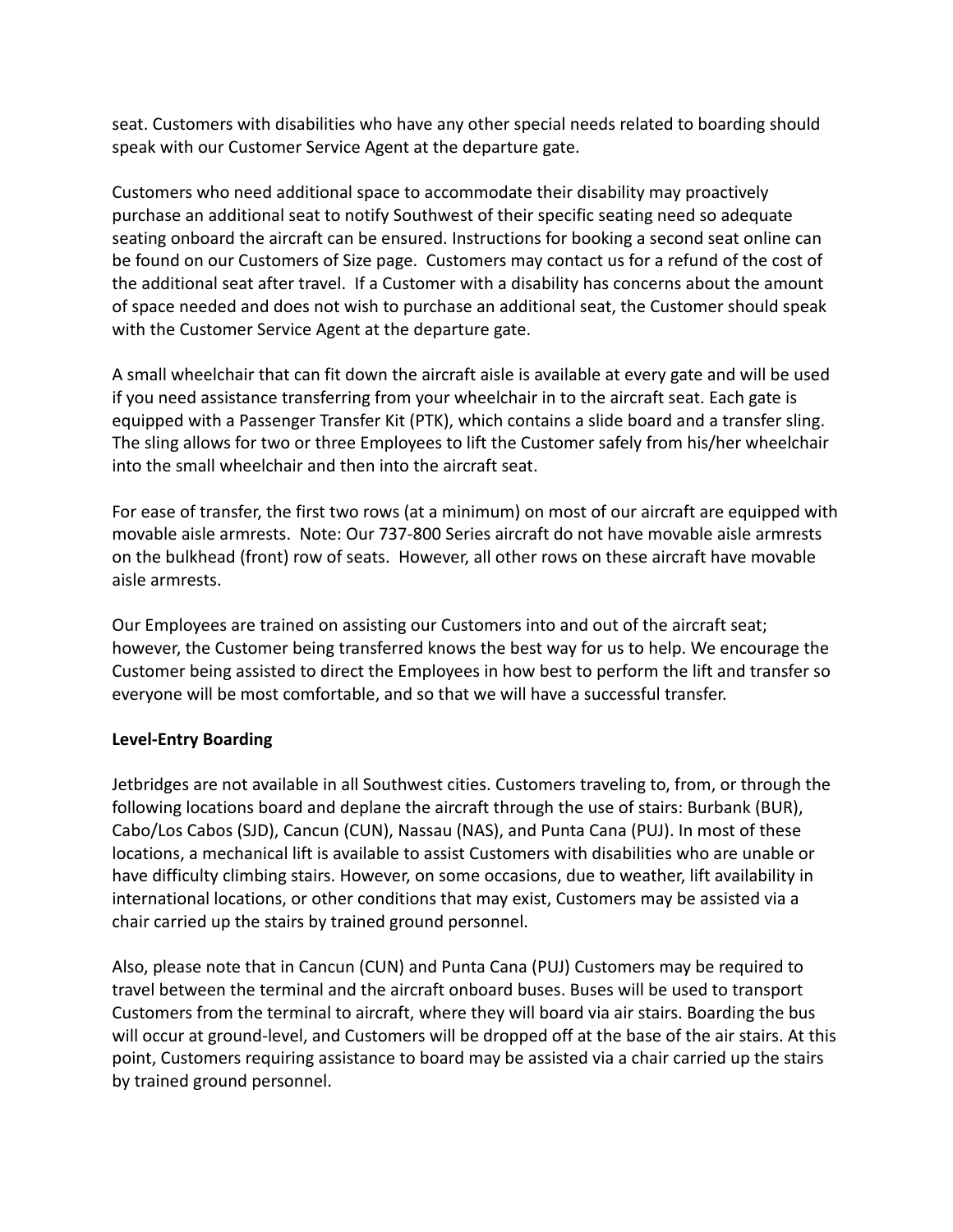#### **Wheelchairs & Other Devices**

#### **Manual and Power Wheelchairs**

Southwest will stow wheelchairs in the aircraft cabin as long as they can be stowed in accordance with Federal Aviation Administration (FAA) safety guidelines. Each aircraft is equipped with a specially designed wheelchair storage compartment to allow in-cabin stowage of at least one standard-size adult collapsible wheelchair. The wheelchair compartment is located in the rear of the aircraft and is available for Customers' use on a first-come, first-served basis.

If the wheelchair will not safely fit in an approved cabin bin or stowage area, we will transport it in the cargo compartment at no additional charge. However, we suggest that all removable parts (i.e., cushions, arm or leg rests, and side guards) be stowed in an overhead bin or under a seat if the parts fit and meet all FAA safety requirements for onboard stowage. The Customer has the option to retrieve the checked wheelchair at the gate or baggage claim upon arrival at his or her destination.

If you are traveling with a power wheelchair, in the event that we need to prepare your wheelchair for stowage, we may ask that you relinquish your power wheelchair up to an hour in advance of departure. In that case, you will be transferred to an airport wheelchair until boarding begins. Power wheelchairs and scooters will be securely stowed in the cargo compartment of the aircraft. Southwest recommends that all removable parts of the wheelchair be stowed in the overhead bins.

#### **Other Assistive Devices**

Other assistive devices, such as walkers, canes, crutches, CPAP machines, etc., that can be stowed in compliance with FAA safety regulations, will be given priority onboard stowage, and will not be counted toward your one carryon plus one personal item limit. If the wheelchair compartment is not occupied by another Customer's wheelchair, other assistive devices may be stowed within it. While we recommend that a Customer carry on any assistive devices (including medications) that can be stowed safely in the cabin, these items can be checked if the Customer prefers. During the checkin process, it is important that the Customer inform a Customer Service Agent that an assistive device is being checked, especially if the assistive device is contained within the Customer's luggage.

If an assistive device cannot be stored safely in the cabin, we will transport it in the cargo compartment.

Please note that Southwest Airlines does not have electrical outlets onboard the aircraft for commercial product use.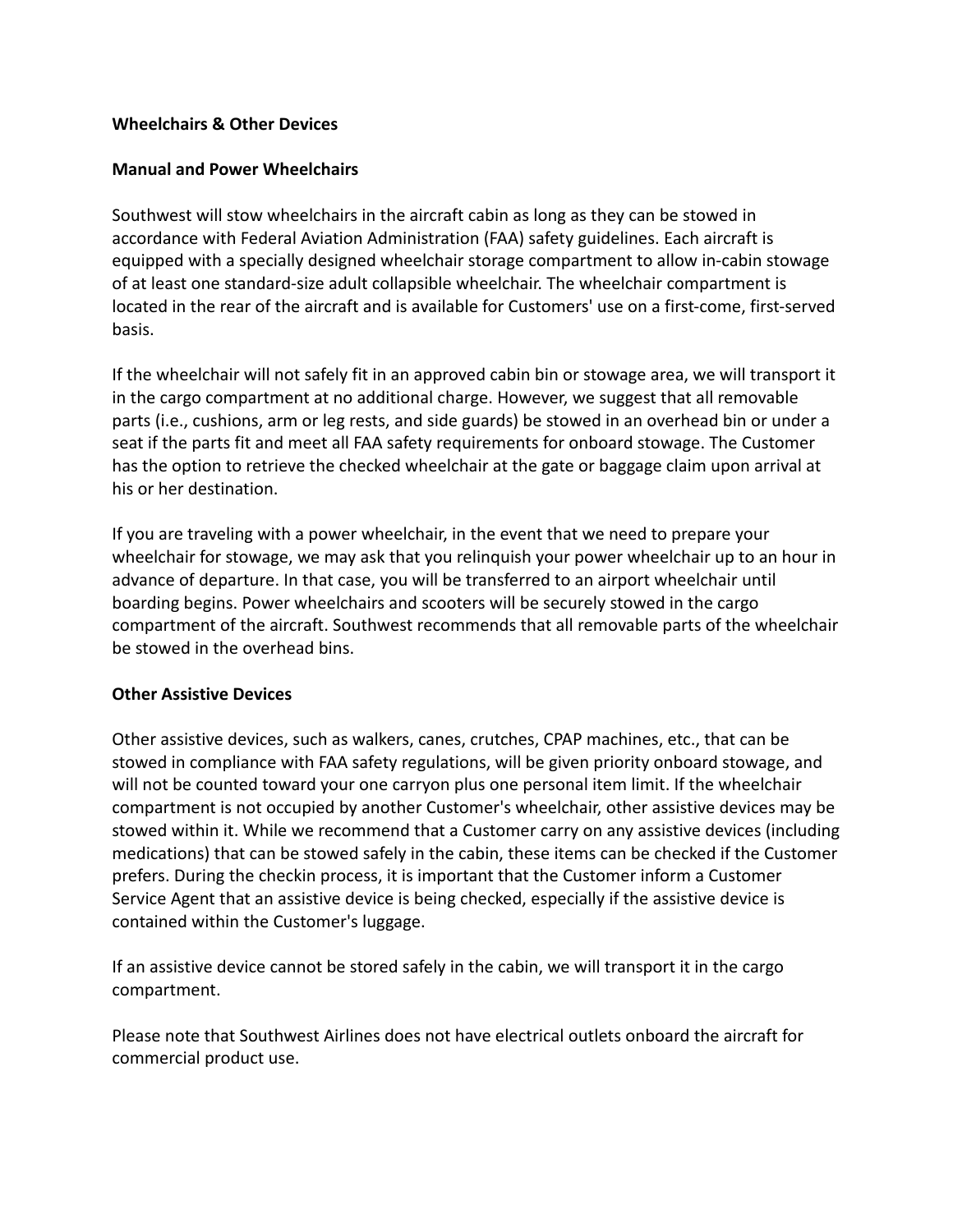#### **Customers Who are Deaf or Hard of Hearing**

Customers who are deaf and hard of hearing may call our Teletypewriter (TTY) number, 1 (800) 533-1305, and speak with a Southwest Airlines Customer Representative 24 hours a day, 7 days a week. Our Customer Representatives can assist with making reservations and answering general questions. Additionally, we offer a video relay service at SWAVRS.TV, and there are TTY Phones located in each of the airports we serve.

Because it is sometimes difficult for our Employees to know when a Customer is deaf or hard of hearing, if the Customer identifies his/her needs to our Customer Service Agent at the departure gate and to our Flight Crew once onboard the aircraft, we can be sure to establish an acceptable means of communication. Upon such request, we will ensure that the Customer has prompt access to the same information provided to other passengers in the gate area and onboard the aircraft (e.g., boarding and baggage claim information, schedule changes, flight Safety information, etc.).

Upon arrival at the airport, please inform a Southwest Airlines Agent or Skycap at your first point of contact (either at the Skycap podium or ticket counter) if you need assistance within the airport. If assistance is needed during boarding or onboard the aircraft, please notify our Employees at the departure gate and, if applicable, one of our Flight Attendants when you board the aircraft.

#### **Customers Who Are Blind or Have Low Vision**

At your request, we will be happy to assist our Customers who are blind or have low vision with flight connections, with identifying Inflight snacks, etc. Upon arrival at the airport, please inform a Southwest Airlines Agent or Skycap at your first point of contact, either at the Skycap podium or ticket counter, if you need assistance within the airport. If assistance is needed during boarding or onboard the aircraft, please notify our Employees at the departure gate and one of our Flight Attendants when you board the aircraft.

Each aircraft has Inflight Safety Briefing Cards available in Braille overlaid with large print. Ask a Flight Attendant once onboard the aircraft if you would like to review this briefing card.

# **Medication**

We suggest that all medication be packed in carryon luggage. If a Customer's carryon must be checked because of space constraints, we suggest that the Customer remove the medication from the bag and keep it with him/her.

Southwest Airlines' aircraft are equipped with a first-aid kit, which contains common over-the-counter medications. Our Flight Attendants will offer the medication to a Customer if the need arises and will provide the medication once the Customer determines acceptability. While our Flight Attendants will assist the Customer as best they can, the Flight Attendants will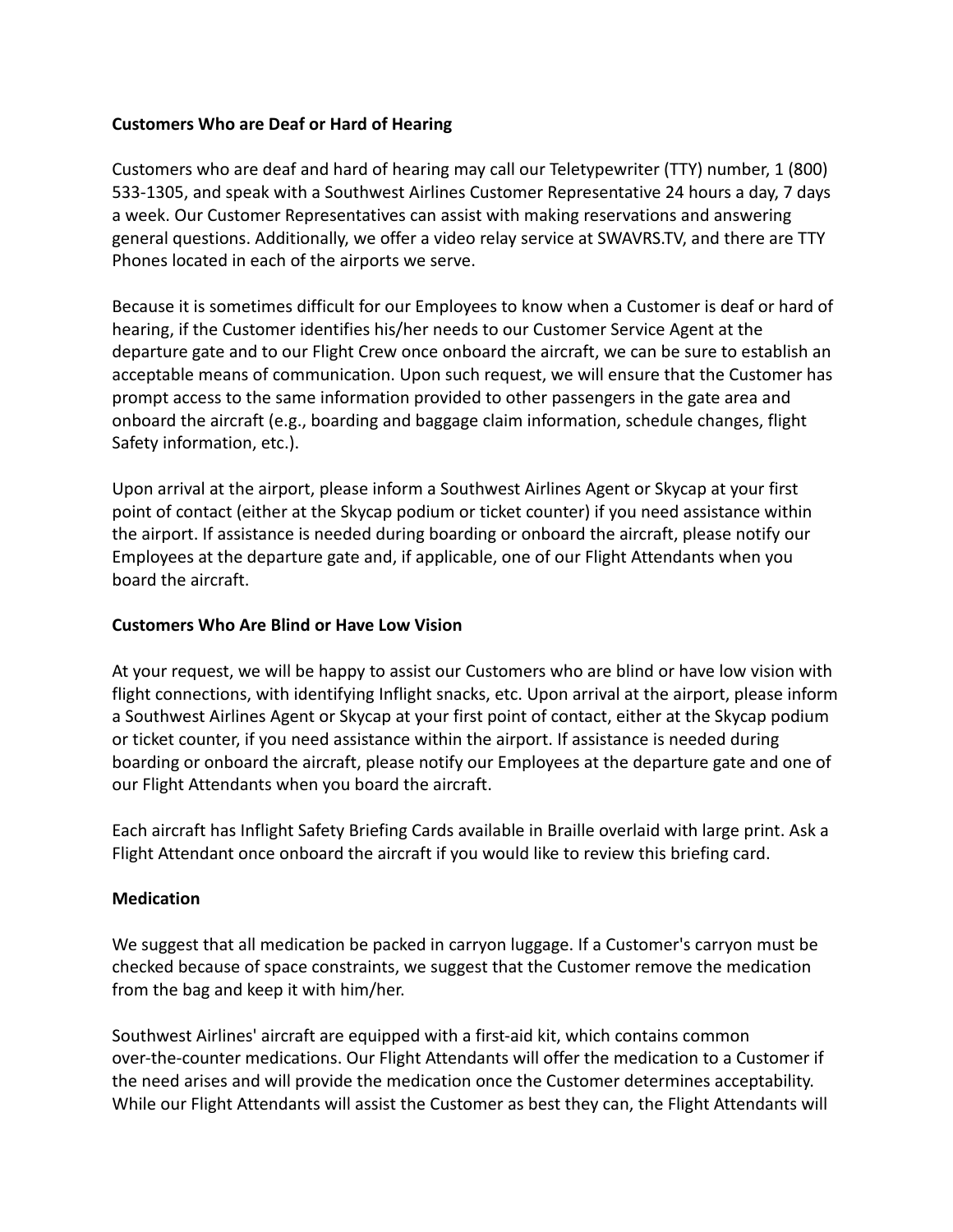not physically administer the medication themselves. Flight Attendants also will not administer a Customer's personal supply of medication. If this type of care is needed during the flight, the Customer may want to consider traveling with a ticketed attendant.

Needles/syringes used to inject medications are permitted past the security checkpoint as long as the Customer has in his/her possession the medication that requires the use of a needle/syringe.

# **Trained Assistance Animals**

Southwest Airlines welcomes trained assistance animals accompanying a Customer with a disability on all of our flights. Except when too large to be safely accommodated, a trained assistance animal will be transported in the aircraft cabin. In accordance with federal safety regulations, the animal must be positioned so as not to obstruct Customers' expeditious evacuation in the unlikely event of an emergency.

Assistance and emotional support animals can be placed on the aircraft floor or (provided the animal is no larger than a child under the age of two) on the Customer's lap. Animals cannot be placed on an aircraft seat.

Customers are not required to transport assistance or emotional support animals in pet carriers. However, if a Customer opts to carry his/her assistance or emotional support animal in a pet carrier, the carrier must be properly stowed for taxi, takeoff, and landing.

Trained assistance animals will be allowed to travel on flights to/from all domestic and international destinations with the exception of Jamaica. No animals will be allowed to travel to/from Jamaica on Southwest Airlines under any circumstances due to country-specific regulations.

#### **Emotional Support Animals**

Animals used for a Customer's emotional support are accepted in the cabin. Emotional support animals will be allowed to travel on flights to/from all domestic and international destinations with the exception of Jamaica. No animals will be allowed to travel to/from Jamaica on Southwest Airlines under any circumstances due to country-specific regulations. In order for a Customer to travel with an emotional support animal, the Customer must provide to a Southwest Airlines Employee current documentation (not more than one year old) on letterhead from a mental health professional or medical doctor who is treating the Customer's mental health-related disability stating:

- The Passenger has a mental or emotional disability recognized in the Diagnostic and Statistical Manual of Mental Disorders - Fourth Edition (DSM IV)
- The Passenger needs the emotional support of psychiatric service animal as an accommodation for air travel and/or for activity at the passenger's destination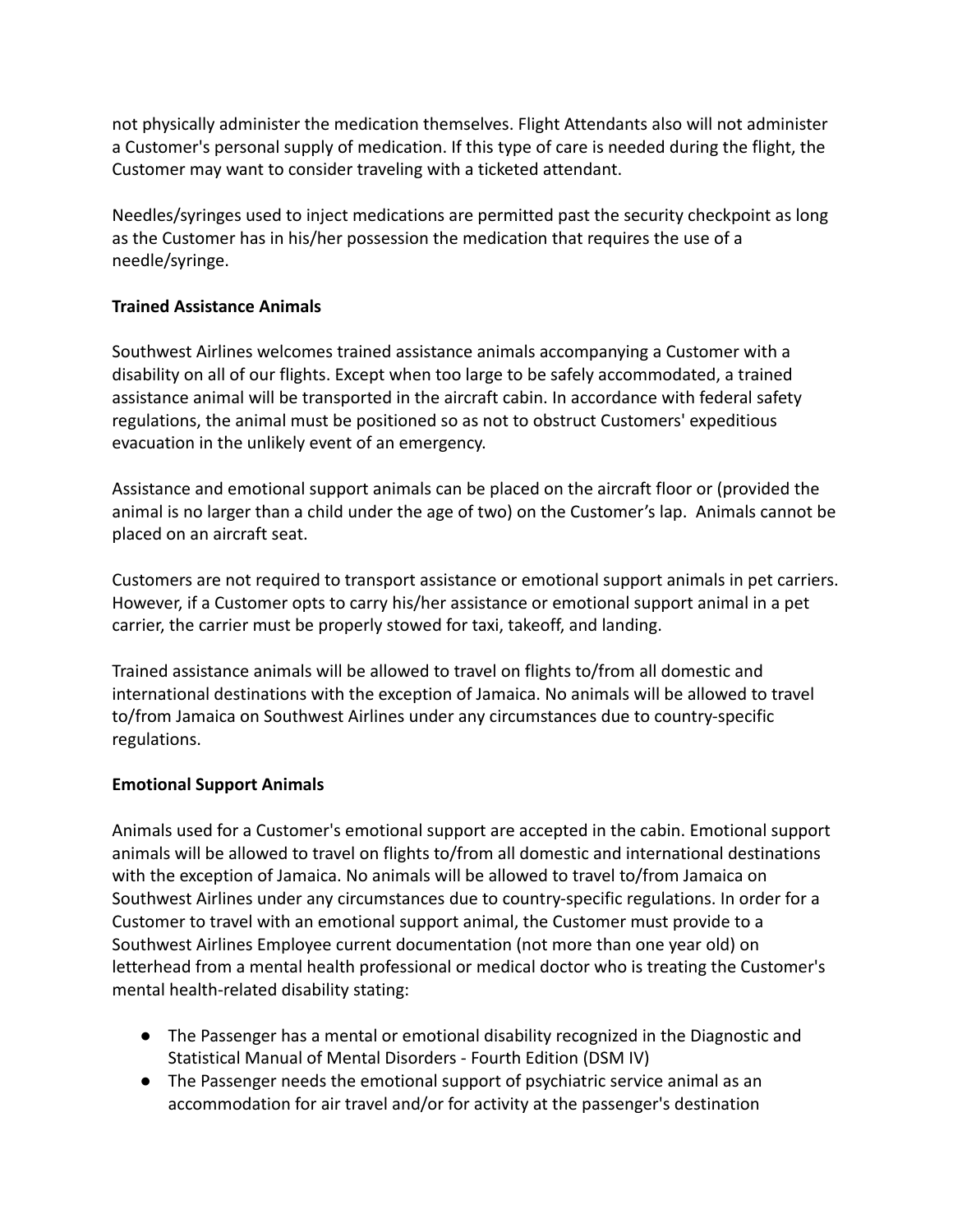- The individual providing the assessment is a licensed mental health professional or medical doctor, and the Passenger is under his or her professional care AND
- The date and type of mental health professional's or medical doctor's license and the state or other jurisdiction in which it was issued

Assistance and emotional support animals must be trained to behave in a public setting. Customers traveling with an assistance animal or an emotional support animal cannot sit in an emergency exit seat.

# **Non-Passenger Escort**

We offer Non-Passenger Escort (NPE) passes to people who are accompanying or meeting a Customer with a disability to/at the Customer's gate. NPE authorization should be requested from a Southwest Airlines Customer Service Agent at our ticket counter or Skycap podium. Please advise the Agent that you need to accompany/meet a Southwest Passenger to/at the gate to accommodate the Passenger's disability. You will need to present photo identification and a copy of the Southwest Customer's itinerary. We recommend reviewing our Suggested Airport Arrival Times page to determine how far in advance you should arrive at the airport terminal so that you have plenty of time to park, wait in line to receive a NPE pass, go through the security checkpoint, and get to the gate.

# **Delta Airlines**

[http://www.delta.com/content/www/en\\_US/traveling-with-us/special-travel-needs/disabilities.](http://www.delta.com/content/www/en_US/traveling-with-us/special-travel-needs/disabilities.html) [html](http://www.delta.com/content/www/en_US/traveling-with-us/special-travel-needs/disabilities.html)

**Disability Assistance 404-209-3434**

# **RESERVATIONS REQUIREMENTS**

The sooner you make your reservations, the more time we have to prepare for your flight and get ready to meet all of your special needs. Most special services require at least one hour advance check in on the day of departure. Keep in mind that security screening and pre-boarding processes are likely to require more than an hour advance check in.

We make every effort to accommodate your travel needs while also taking into consideration the health and safety of other passengers. Please review all the information in Special Travel Needs section or contact Delta Reservations with questions.

To accommodate special requests, we need 48 hours advance notice and at least one hour advance check in on the day of departure if you:

- need to use an approved Portable Oxygen Concentrator during the flight.
- require the packaging of a wheelchair battery for shipment as checked luggage.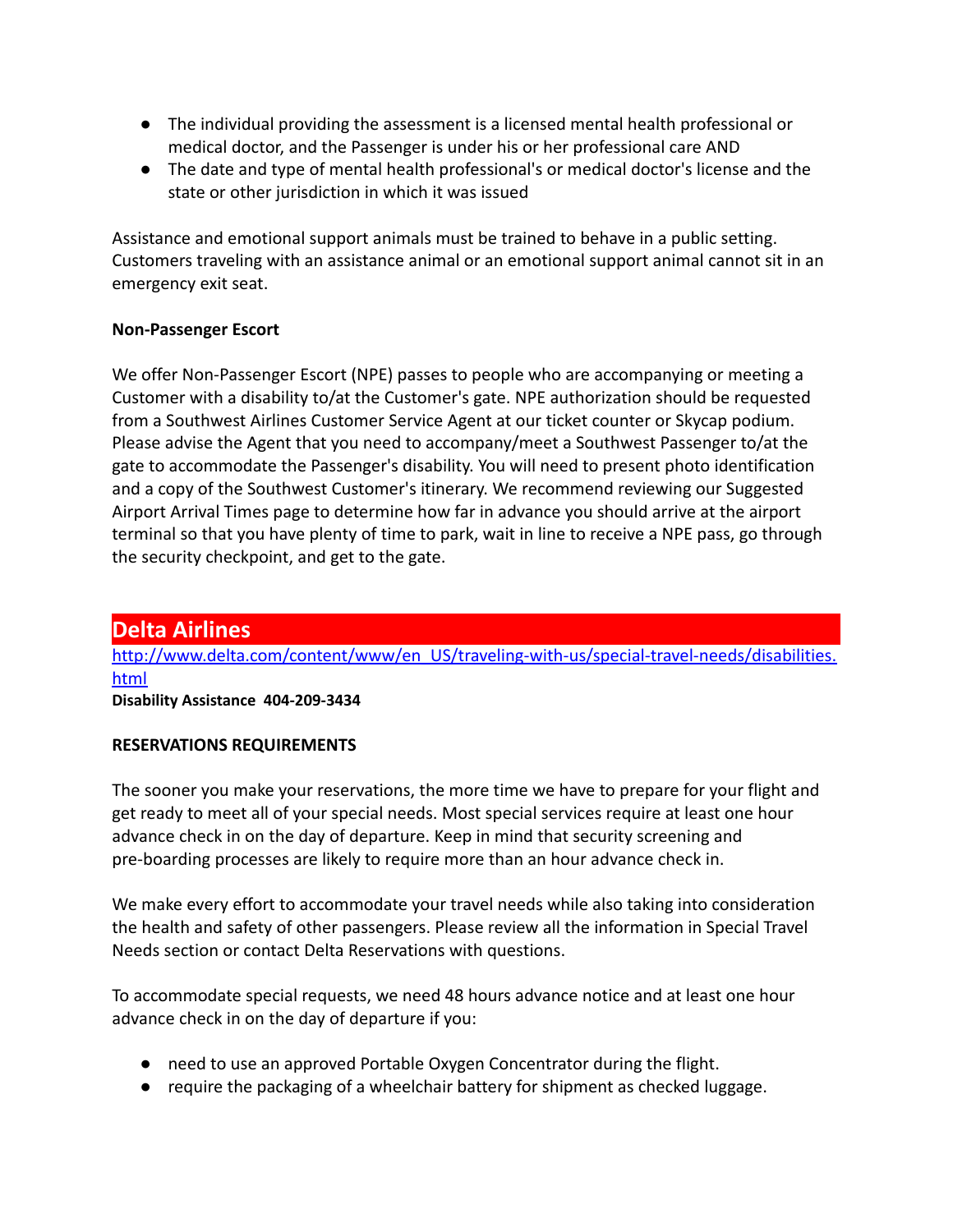● are traveling with a group of 10 or more people with disabilities.

Although we don't require information concerning the extent of your disability, the more facts you can share with us about your travel needs, the better we are able to assist you. Our reservations agents will be happy to discuss your specific requirements when you call. Should you require transfer assistance at a connecting point, let us know so we can arrange for a wheelchair to be available when you arrive.

### **Medical Certificates**

Under certain conditions, you may need to present a medical certificate from a doctor. When you purchase your ticket, tell your reservations agent if you have one of the following conditions:

- You need medical oxygen.
- You have a communicable disease or infection.
- You have a medical condition where there is reasonable doubt that you cannot complete the flight safely without requiring extraordinary medical assistance during the flight.

If you do have one of these conditions, obtain a medical certificate dated within 10 days of the flight from a certified medical doctor as follows:

- If you need medical oxygen , the medical certificate must state your need for oxygen and the rate of flow per minute required. There is a charge for onboard medical oxygen services.
- If you have a communicable disease or infection, the medical certificate must state any conditions or precautions we must take to prevent transmission of the disease or infections. The certificate must also state that the disease or infection is not communicable to other people on the flight.

# **SEATING**

We accommodate any request for seating that helps you manage your disability. It is our responsibility to provide you with any available seat, which you are qualified to use in the cabin of service purchased, in advance. Additional accommodation may be made for:

- passengers who use an aisle chair to get on the aircraft and can't readily transfer over a fixed aisle armrest — can be provided with a seat that has a moveable aisle armrest on some aircraft.
- passengers traveling with an attendant helping them during the flight will be provided side-by-side seating
- passengers traveling with a service animal will be accommodated with any available seat, but will be provided a bulkhead seat by request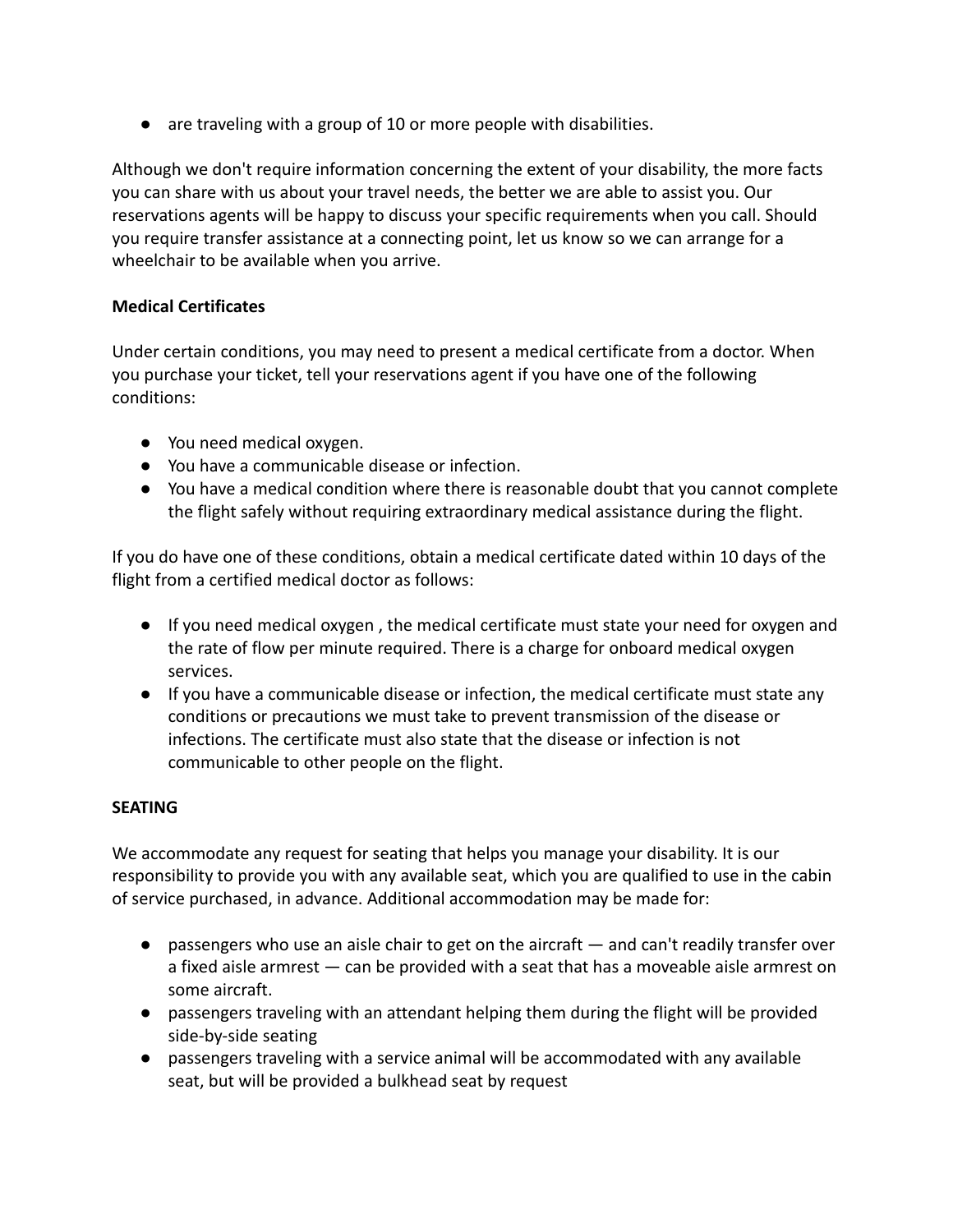● passengers with a fused or immobilize leg will be provided with any available seat for which they qualify, on the side of the aircraft that appropriately accommodates their disability, or a bulkhead seat, by request

#### **SERVICE ANIMALS**

We welcome service animals — including dogs and monkeys trained to assist passengers with mobility, visual, or hearing disabilities — within the aircraft cabin. A service animal must remain in the floor space where the passenger sits and may not get in the way of an aisle or any area that needs to remain clear for emergencies.

Some locations such as Hawaii, Great Britain and others, have quarantine laws for animals, or may not permit their entry; see Pet Travel Health Requirements for more information. Delta Reservations or your travel agent can help you learn the requirements for your destination.

#### **Emotional Support Animals and Psychiatric Service Animals**

Delta complies with the Air Carrier Access Act by allowing customers traveling with emotional support animals or psychiatric service animals to travel without change according to the conditions below.

#### **Acceptance Guidelines**

The animal may or may not be trained to perform observable functions, but must be trained to behave properly in public settings as service animals do.

Emotional support animals may travel free of charge in the cabin, and the animal is exempt from cabin allotment.

Delta requires documentation (not more than one year old) on letterhead from a licensed mental health professional to be presented to an agent upon check in that includes:

- title, address, license number and phone number of mental health professional
- statement that the passenger has a mental health related disability recognized in the Diagnostic and Statistical Manual - 4th Edition
- statement that the passenger needs the emotional support or psychiatric service animal as an accommodation for air travel and/or for activity at the passenger's destination
- statement that the person listed in the letter is under the care of the assessing physician or mental health professional

A kennel is not required for emotional support animals if they are fully trained and meet the same requirements as a service animal.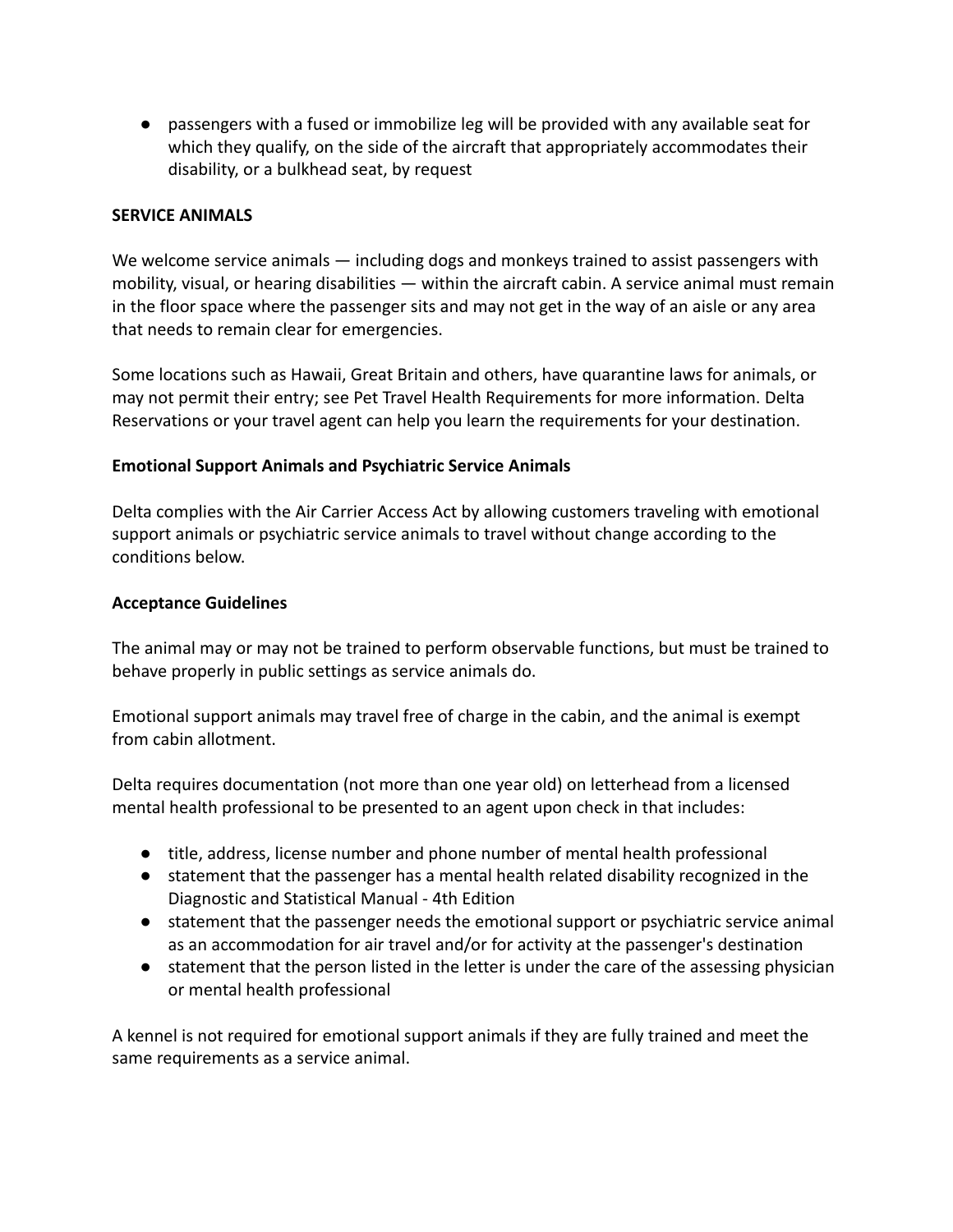Passengers should ask to speak to the Complaint Resolution Office (CRO) if they encounter any issues while traveling with emotional support animals.

#### **MEDICINE**

For optimal safety and health, always carry your medication with you in your carry-on luggage, rather than in checked luggage. Airplanes do not have refrigerators on board, so plan for methods to keep medications cool, if required.

If you use needles or syringes to take medication, you must have appropriate medical records with you to explain your medical condition and the need for the medical procedure to security or foreign authorities. Please alert the cabin crew if you have used any needles during flight so they may provide you with a disposal container. You may not hang intravenous devices from the aircraft overhead; they may interfere with the emergency oxygen mask system.

#### **SPECIAL ASSISTANCE**

It's best to make your request when you book your ticket through Reservations. The more information you can provide our representatives when making your travel plans, the more we can help you. Our representatives will answer questions, discuss your specific needs and alert you to special notifications and procedures.

For example, 48-hour advance notice and an early check-in time are required if you need oxygen or a respirator hookup aboard the plane, or if you are shipping certain battery-powered wheelchairs.

#### **Visually Impaired**

If vision conditions make it difficult to find your way through the airport, request assistance at curbside. A skycap will help you to the check-in counter. From there, one of our representatives will help you get to the gate and assist you with boarding the airplane. Please also alert the flight attendants, so they can give you any assistance you need with stowing your luggage or identifying items on the service panel. In addition, notify the flight attendants if you will need help leaving the aircraft on landing. If you need help finding the gate for a connection, the baggage claim area, or checking the status of a connecting flight, one of our representatives can assist you.

#### **Hearing Impaired**

Let us know when checking in at the gate if you have a hearing condition so that our gate agents can inform you of any important announcements before the flight departs. When onboard, notify the flight attendants so that they can alert you to any important flight information. In the airport, our gate agents or customer service representatives can assist you with potential gate or schedule changes. Additionally, if you need to make a phone call, most airports have TDD equipment, and our agents can direct you to their locations.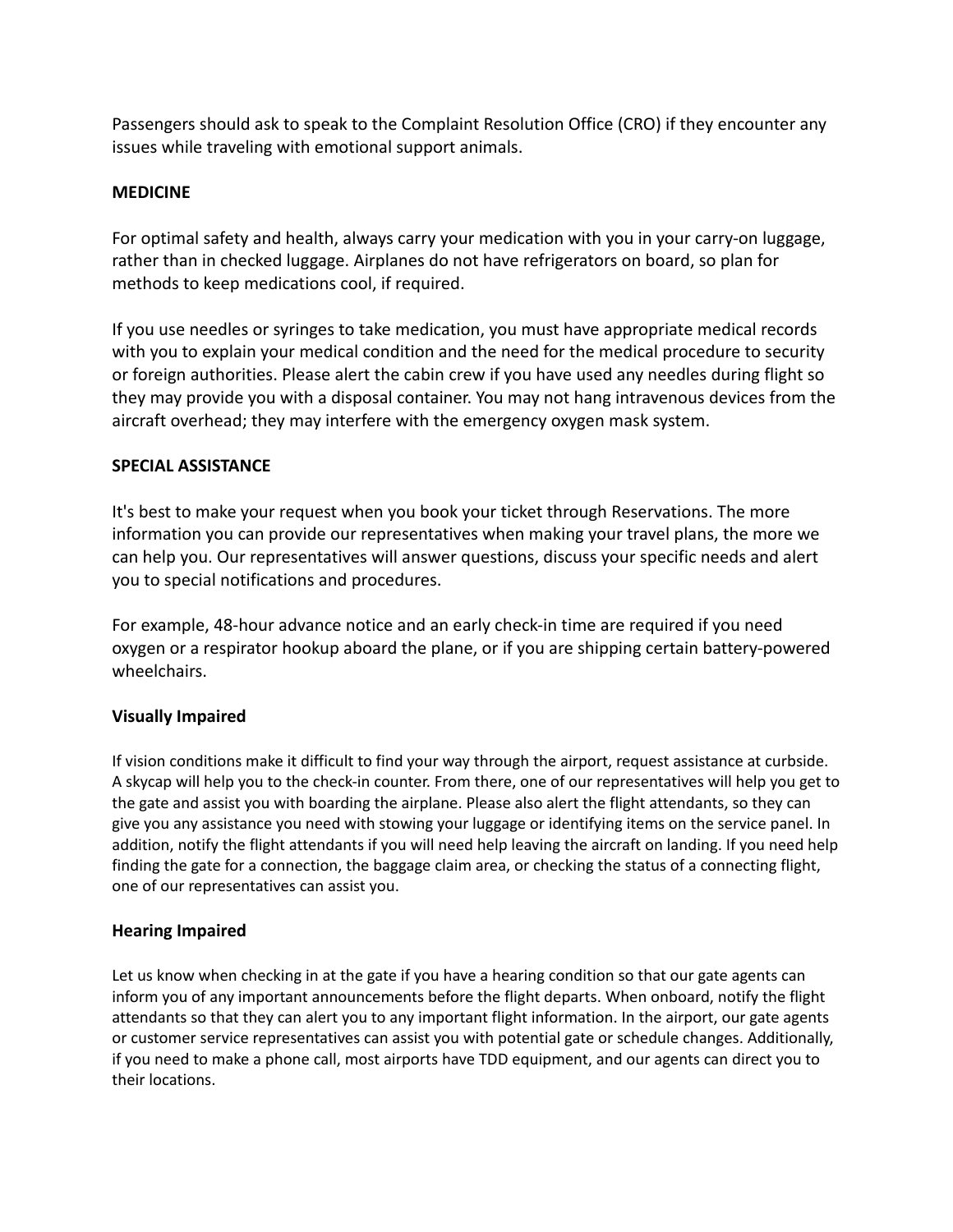#### **Wheelchairs**

We transport most types of wheelchairs, including folding, collapsible or non-folding manual wheelchairs, electric/battery-powered wheelchairs, and electric-powered carts. We ask that you check your wheelchair at the ticket counter or gate, and we will return it to you at the gate or the baggage claim area, as you prefer, when your flight lands.

If you have a battery-powered wheelchair, we ask that you check in at the ticket counter one hour in advance so that we can properly prepare the chair for loading into the cargo section of the plane. We make every effort to load your chair in an upright position and without disconnecting any components. However, some batteries are subject to dangerous goods handling procedures and may require special packaging. We recommend that you have written instructions available to explain how to disassemble your wheelchair.

#### **Personal Wheelchair Services**

To accommodate all of our passengers, we transport all types of personal wheelchairs, including:

- folding, collapsible and non-folding manual wheelchairs
- electric/battery-powered wheelchairs and one additional wheelchair battery
- electric-powered carts and scooters and one additional wheelchair battery
- crutches, braces, or other prosthetic devices

For smooth service, please provide at least 48 hours advance notice and be sure to check in at the ticket counter at least one hour ahead of departure if you need to check any battery-powered equipment.

You will find it helpful to fill out this form to accompany your wheelchair. Please print the form and place in a plastic sleeve or laminate for repeated use. It can be placed in the seat of the wheelchair or attached to the back of the chair.

#### **Cabin Stowage**

We limit the number of personal wheelchairs to one personal wheelchair per flight. If you use a collapsible personal wheelchair, you may ask to have it stowed onboard when you are pre-boarded if it meets the size and weight restrictions for the approved storage space on the aircraft. (Not all aircraft stowage locations accommodate all sizes of wheelchairs.) Wheelchairs stowed onboard take priority over other carry-on items except those of through passengers.

#### **Checking Your Wheelchair**

You may check your wheelchair at the ticket counter or the gate and use Delta's wheelchair equipment for travel within the airport.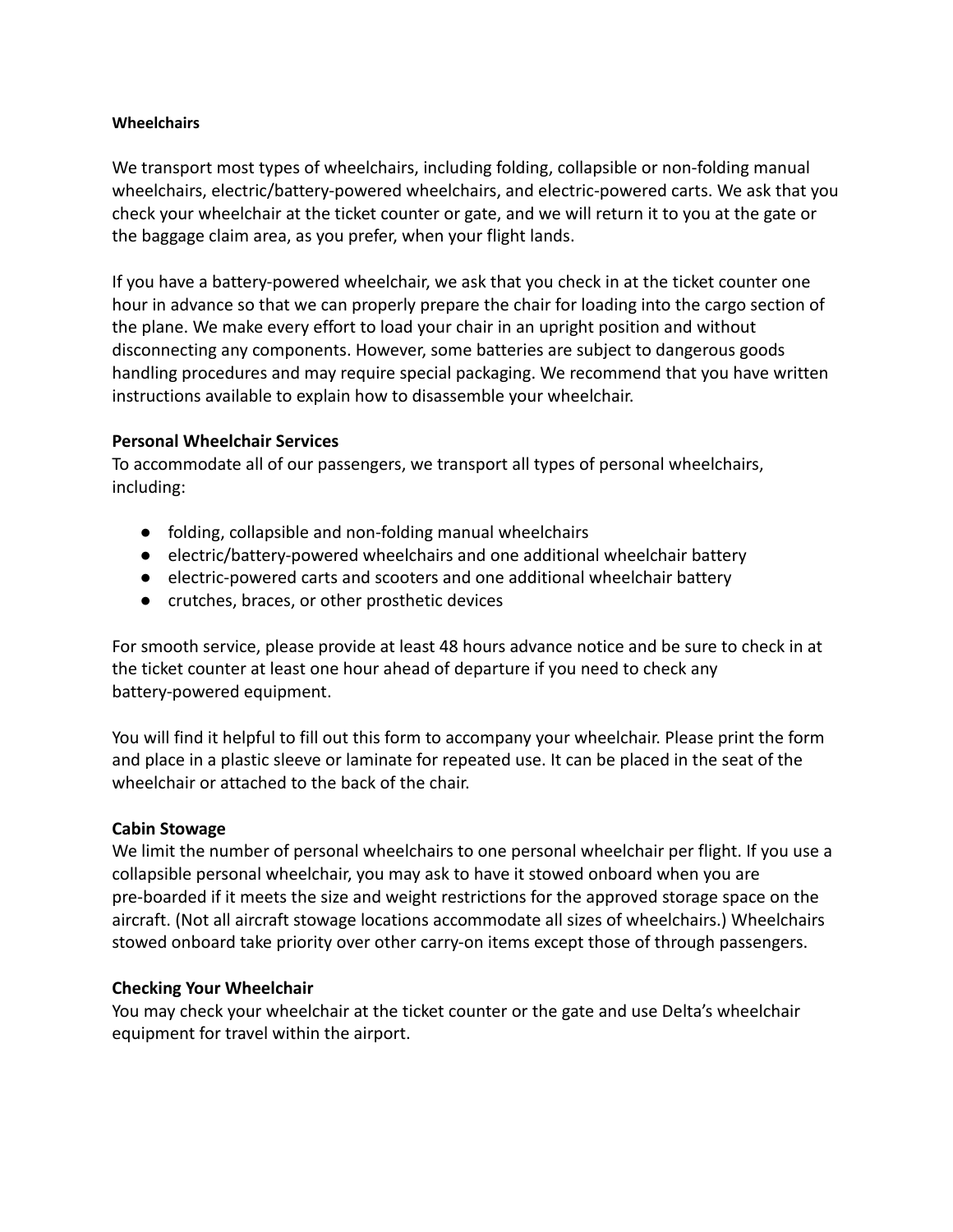If you have powered equipment that may require disassembly, please check it at the ticket counter so we may arrange for proper handling. Detachable items, like seat cushions and footrests, can be carried onboard or checked with the wheelchair in the cargo compartment.

If the wheelchair will fit upright through the aircraft cargo compartment door  $-$  or if it can be stowed upright in the cargo compartment — we will not need to disassemble your electric/battery-powered wheelchair and will leave the batteries attached.

If disassembly of the wheelchair is required, our employees may need instructions. Please attach assembly/disassembly instructions, along with your wheelchair's specific battery type, to the wheelchair.

If you'd prefer to use your personal wheelchair within the airport, you can arrange to have us check your personal wheelchair at the departing gate and return it to you at destination gate or at a connecting airport. Keep in mind, however, that the time between connecting flights may be insufficient to provide this service during layover, especially if disassembly and re-assembly of your wheelchair is required. If time is a factor, we recommend that you take advantage of Delta's wheelchair service instead.

# **Frontier Airlines**

<http://www.flyfrontier.com/travel-information/special-needs> **Reservations – Customer Service: 800-432-1359**

# **Planning Your Trip**

Contact Frontier's Reservations Department at 800-432-1FLY (1359) to request wheelchair service to and from the gates. Once at the airport, you can alert a skycap at curbside or a Frontier representative at the ticket counter, and a wheelchair will be provided for you.

We recommend that Customers arrive at the airport no later than the recommended airport arrival time.

#### **Boarding & Disembarking**

Let us know if you need assistance boarding or exiting the aircraft. If you will be checking any assistive device prior to boarding, please be sure to have identification securely fastened to the device.

#### **Wheelchair stowage onboard our aircraft**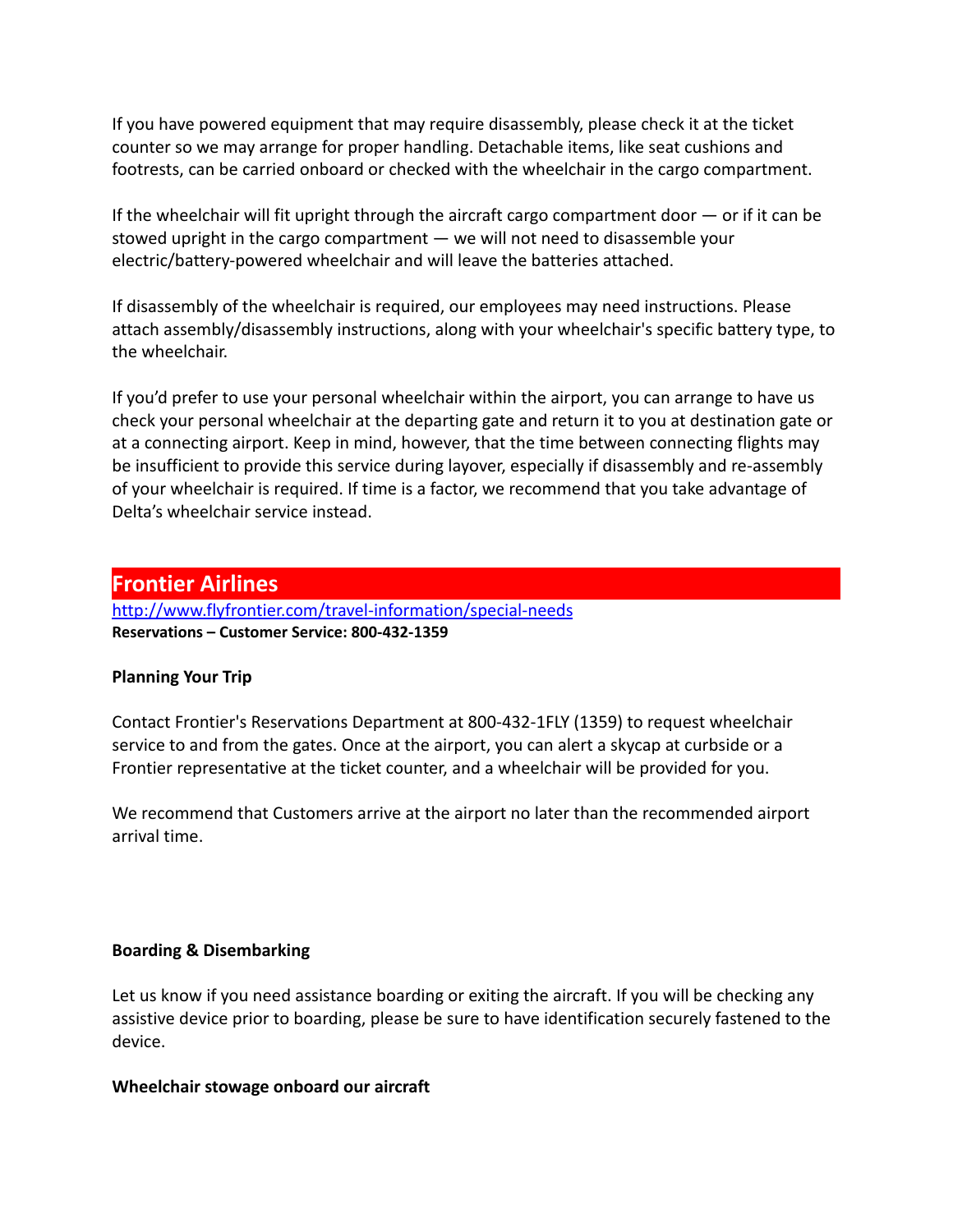We'll accept one passenger's wheelchair in the cabin on Airbus aircraft in a priority stowage space on a first-come, first-served basis. The wheelchair cannot exceed a height of 40 inches, a length of 50 inches, a width of 13 inches, or weigh more than 70 pounds. The wheelchair can be accepted if it can be folded or collapsed to meet these dimensions.

Our customer service representative will make sure that you have the opportunity to board before the general boarding begins and our inflight crew will ensure your wheelchair is properly stowed in the last row of the aircraft. Upon arrival at the destination city, a customer service representative or flight attendant will bring your wheelchair to the front of the aircraft after all passengers have deplaned and will gladly assist you with disembarking.

When making your reservation or prior to travel, please make a request for the wheelchair to be stowed onboard to let us know you are coming. This request is for planning purposes only. You need to notify our customer service representative at the ticket counter at the time of check-in, and upon arrival at the gate area. First-come, first-served basis is based on notification at the airport.

We'll accept all other wheelchairs as checked baggage in the cargo compartment of the aircraft. Checked wheelchairs are accepted without a fee for all customers.

| <b>Item</b>     | <b>Guidelines</b>                                                                                                                                                                                                                                                                                                                                                                                                            | <b>Fees</b>                                                                                                                                                                                                                                                                                                                                                                                                                                                                               | Carry-On/Check<br>ed Acceptance | <b>Limited</b><br><b>Liability</b>            |
|-----------------|------------------------------------------------------------------------------------------------------------------------------------------------------------------------------------------------------------------------------------------------------------------------------------------------------------------------------------------------------------------------------------------------------------------------------|-------------------------------------------------------------------------------------------------------------------------------------------------------------------------------------------------------------------------------------------------------------------------------------------------------------------------------------------------------------------------------------------------------------------------------------------------------------------------------------------|---------------------------------|-----------------------------------------------|
| <b>Bicycles</b> | Non-motorized touring or racing<br>bicycles with single seats. Bicycles<br>must have the handlebars fixed<br>sideways and the pedals removed<br>and encased in a protective, durable<br>case or box. Pedals do not need to<br>be removed if wrapped in plastic<br>foam or similar material.<br>Items which exceed 99.9 pounds or<br>109 linear inches will not be<br>accepted.<br>Allow an extra 30 minutes for<br>check-in. | For tickets purchased on or<br>after December 15, 2013, for<br>travel on or after June 13, 2014,<br>a checked bike fee of \$75 per<br>direction applies regardless of<br>the Fare Option purchased.<br>Overweight and oversize<br>charges do not apply.<br>For all travel through June 12,<br>2014, checked bikes are subject<br>to the checked baggage fees<br>based on the Fare Option<br>purchased. Overweight fees will<br>be charged if applicable,<br>but oversize fees are exempt. | Checked: Yes<br>Carry-on: No    | Yes, unless packaged in<br>a hard-sided case. |

# **JetBlue**

<http://www.jetblue.com/travel/special-needs/>

**Disability Assistance Line: 1-855-ADA-LINE (855-232-5463) Special Services Assistance: 1-800-JETBLUE (1-800-538-2583)**

JetBlue welcomes the opportunity to provide caring customer service to our customers with disabilities. In order to provide the assistance for your unique travel needs, JetBlue recommends the following: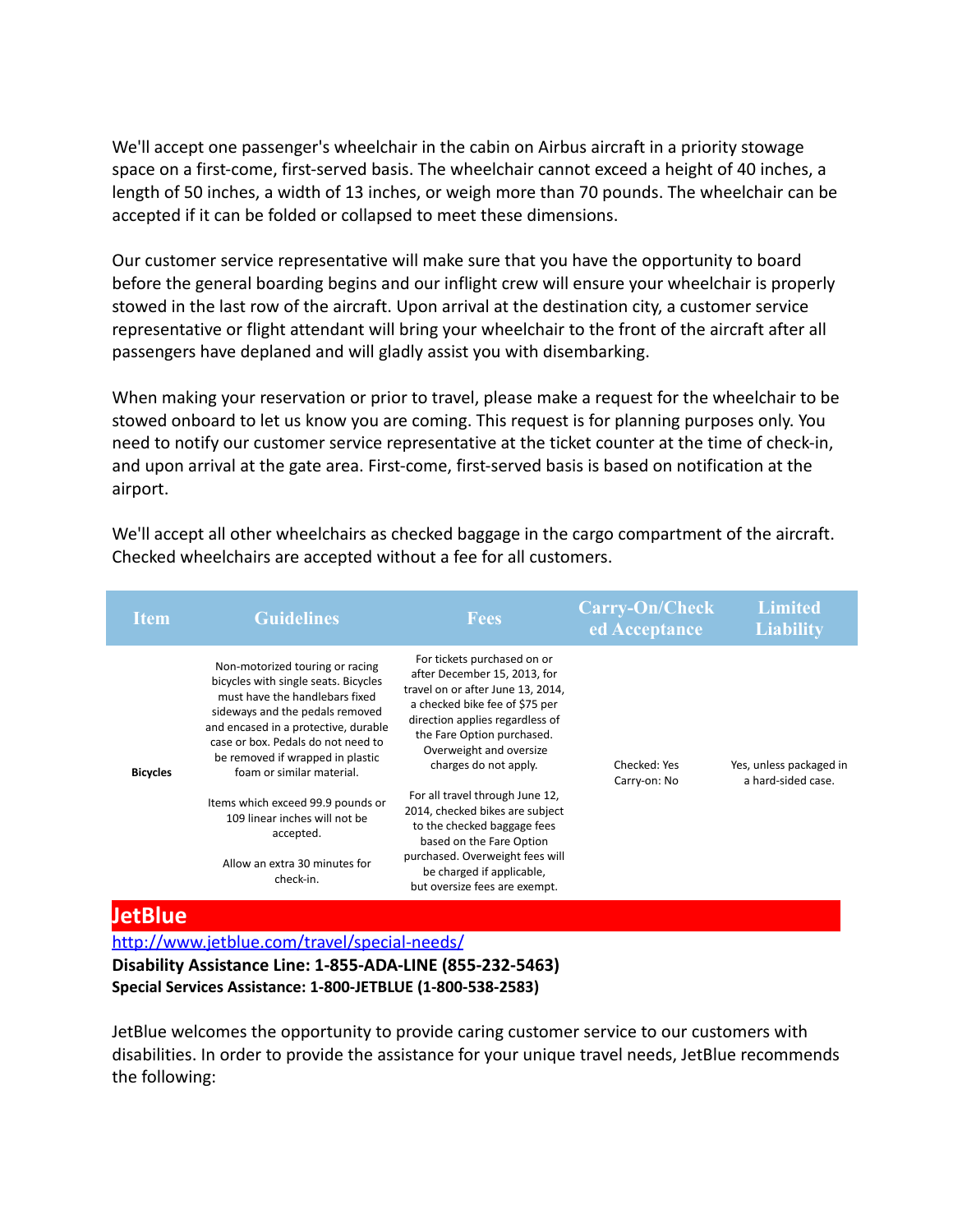- 1 Make your reservation as early as possible.
- 2 JetBlue's on-line booking tool now allows you to add your own special service request so you can let JetBlue know what services you need.
- 3 If you need to add a special service request to an existing reservation, please call 1-800-JETBLUE (1-800-538-2583) for assistance. There is never a booking fee charged when adding special services.
- 4 JetBlue offers assistance specific to your needs through the Disability Assistance Line. Call 1-855-ADA-LINE (855-232-5463) to identify accommodations needed when traveling on JetBlue.
- 5 Let the Airport Crewmembers know of your requests when you check in or arrive at the gate.

#### **Wheelchair assistance**

JetBlue offers Mobility/Wheelchair at all airport locations. The service is not always found curbside but must sometimes be requested inside the terminal from a JetBlue crewmember. Be sure to add your special service request to your reservation prior to travel either on line during your booking or by contacting 1-800-JETBLUE and having a reservation agent add it for you.

A wheelchair request at JetBlue includes an attendant to push the wheelchair and offer assistance.

# **Aircraft accessibility**

Jet bridge access is not available in every JetBlue city. If you are traveling in a wheelchair, there are processes and tools that will need to be made ready in order for you to board or deplane the aircraft. Please add the appropriate service request, based on the level of mobility, so our stations can get the equipment ready to assist.

If you cannot ascend or descend stairs, please remind JetBlue of the assistance needed once you arrive at the airport. There may be a short wait while the necessary equipment is prepared. Gate pass assistance

A friend or family member can provide assistance for the traveler to the gate and stay until departure. This gate pass request must be made at the ticket counter for departing flights and noted in the reservation for arriving flights and also requested at the ticket counter. The request will not be honored when airport security levels do not allow. Bringing your own wheelchair

When traveling with your own wheelchair, whether motorized or manual, it is important to let JetBlue know the best way to handle this essential device. JetBlue has a form available to download and bring with you with this important information. Click here to download the wheelchair information form.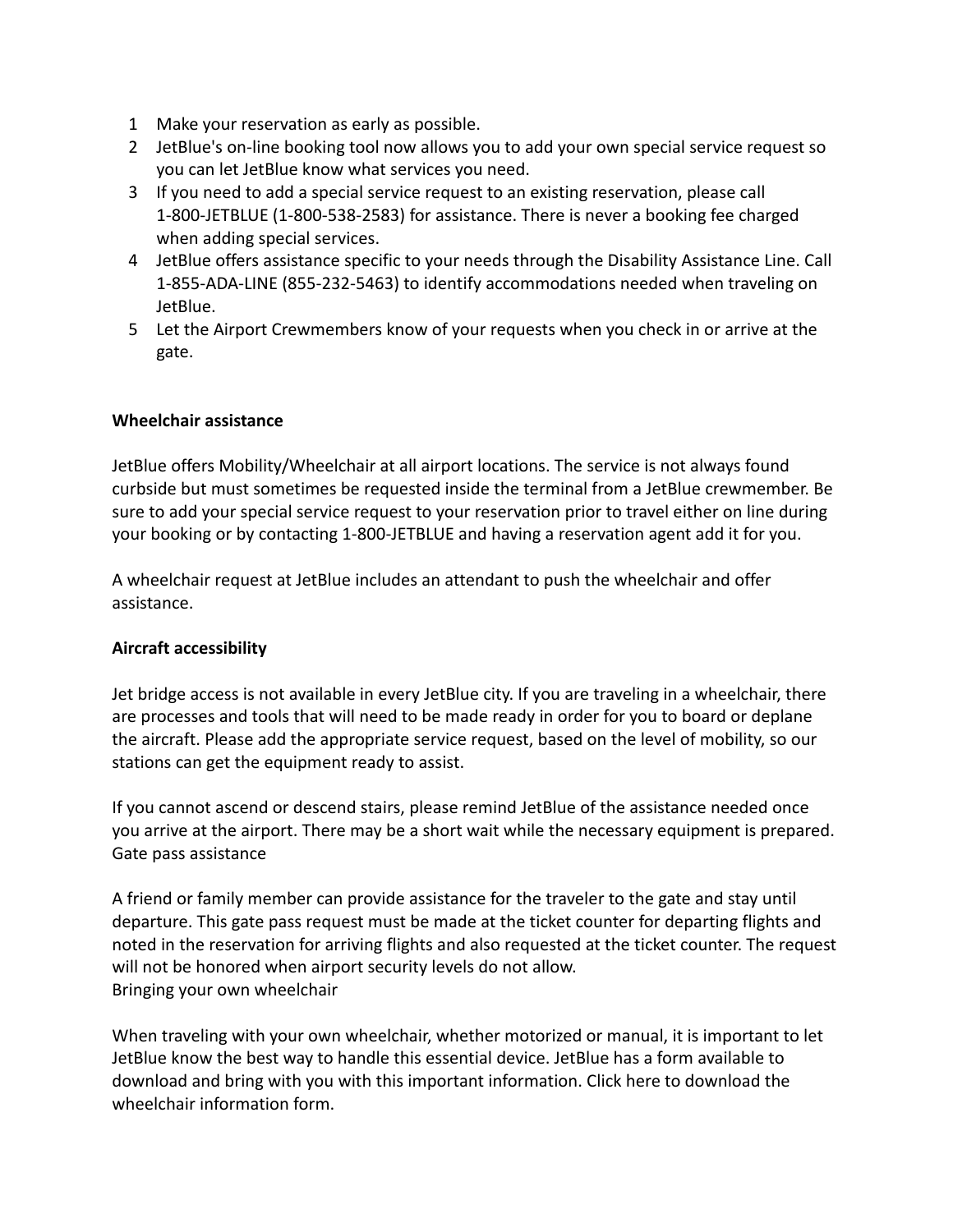JetBlue has assistive tools and equipment to assist our immobile customers when boarding and deplaning the aircraft.

Please notify a JetBlue crewmember at the airport when an aisle chair will be needed to assist with boarding and transferring into a seat.

JetBlue also has a transfer sling and slide board available upon request.

# **Boarding process and disability seating**

JetBlue offers silent boarding for customers with disabilities needing assistance or those that need a little extra time to board. This is a courtesy offered upon request at the gate. You must be present prior to when boarding begins to take advantage of this accommodation. JetBlue also has an announced pre-board courtesy that is just prior to the General Boarding. Disability boarding

For Customers that have a disability, JetBlue offers to board these Customers before the announced boarding begins. To ensure our Crewmembers are aware of this accommodation, please speak to a JetBlue Crewmember at the gate and provide the following information:

- What assistance can JetBlue provide during boarding? (For example... Will you be bringing your own wheelchair or need a wheelchair to board? Are you traveling with a service animal or emotional support animal? Will you be traveling with any other assistive device, such as a POC?)
- Will you need any equipment in order to board? (For example... Customers that are mobility challenged may need an aisle chair and/or a transfer kit to board or a ramp/lift to access the aircraft when a jet bridge is not available.)
- What assistance will you need upon arrival at your destination? (For example... If you are visually impaired, will the Customer need an escort to the baggage claim?)
- In order to take advantage of this courtesy, you must be in the gate area when the silent boarding begins. The Customer with the disability and one traveling companion will be offered the courtesy.
- If you need a wheelchair to board the aircraft or other assistance and arrived too late to silent board or pre-board, assistance to board will be given once the jet bridge is cleared.

# **Disability seating**

JetBlue has designated seating for customers with disabilities that can be requested up to 24 hours before a flight. To ensure the best travel experience, it is recommended that you contact a JetBlue Reservation crewmember at 1-800-JETBLUE prior to your travel in order to provide the appropriate seat accommodations. Please let JetBlue know "how we can best assist you." If you arrive at the airport without a seat assignment, JetBlue will make every effort to provide the requested accommodation.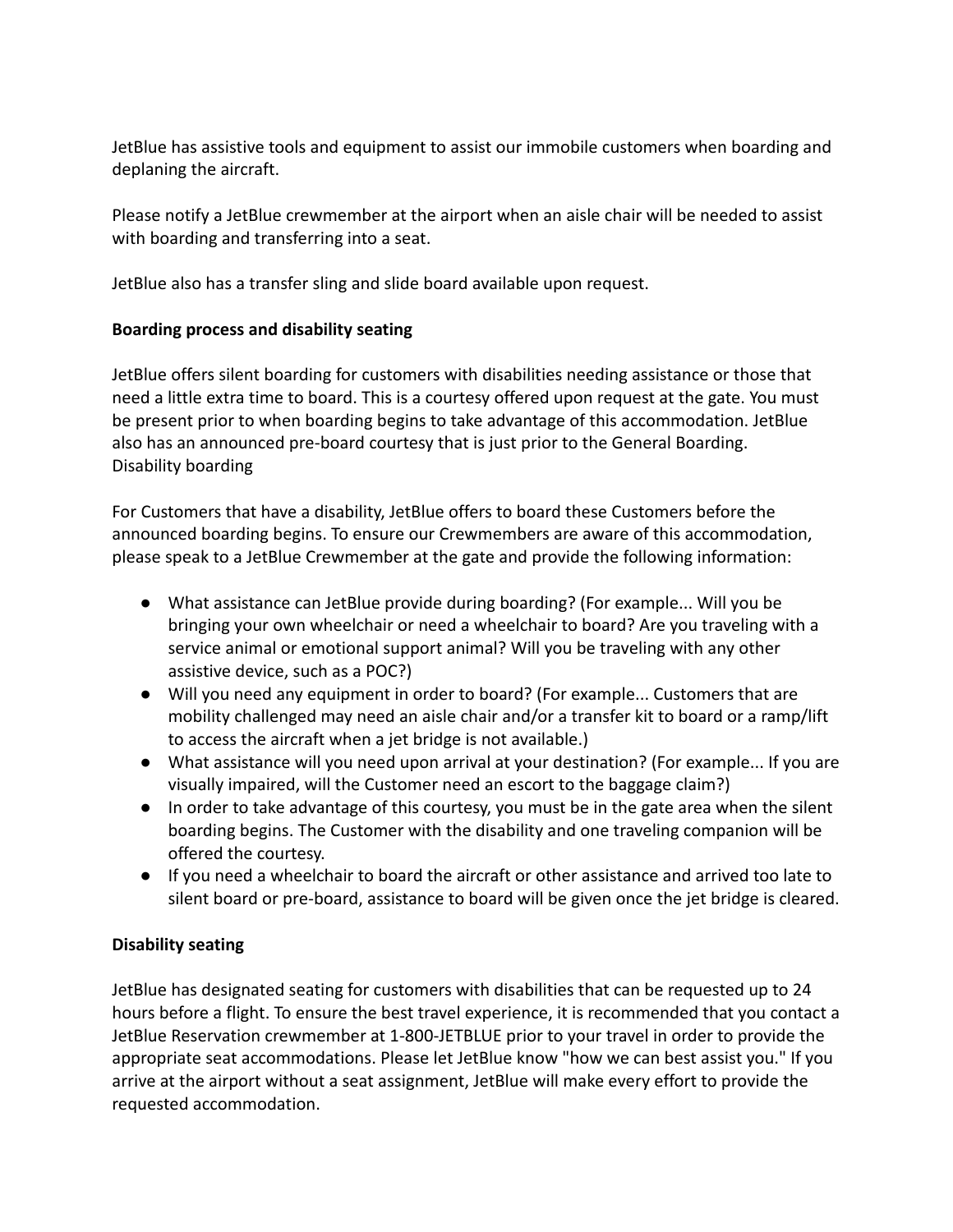### **Service animal travel**

JetBlue welcomes service and emotional support animals in the cabin at no additional charge. Customers will be asked at the station to verify the service the animal provides. Definition of animal roles:

**Service animals:** A service animal has been trained to perform a specific task to assist the customer traveling such as path finding, retrieval of objects, providing stability, alerting to sounds, etc.

**Emotional Support Animals:** An emotional support provides comfort to the customer traveling that is diagnosed with a mental or emotional disorder. The animal must behave appropriately in a public setting and have required documentation.

If a customer is traveling with more than one animal, JetBlue will make every reasonable effort to accommodate. When animals are too large to accommodate in a single foot space in accordance with FAA safety regulations, the customer may purchase a second seat or wait for a flight that has empty seats available.

#### **Travel requirements:**

- Please add the animal to your reservation when booking on line or notify JetBlue at 1-800-JETBLUE of the animal's travel.
- Animals MUST remain on the floor unless the animal can fit comfortably in your lap.
- No animal is ever allowed to be placed on a seat.
- Service animals in training are not accepted.
- Animals that provide comfort for others or skills like drug or bomb detection will not be accepted on JetBlue.
- Unusual animals (e.g. snakes, other reptiles, ferrets, rodents and spiders) pose unavoidable safety and/or public health concerns and will not be allowed on JetBlue flights.

# **Emotional support documentation requirements:**

- Current documentation, not more than one year old, must be written on letterhead or prescription pad from a licensed mental health professional or physician.
- Documented information MUST include:
- The customer has been diagnosed with a mental illness or emotional disability.
- The customer needs the animal as an accommodation for air travel and/or for activity at the destination.
- The individual providing the assessment is a licensed mental health professional or physician and the customer is under his or her professional care.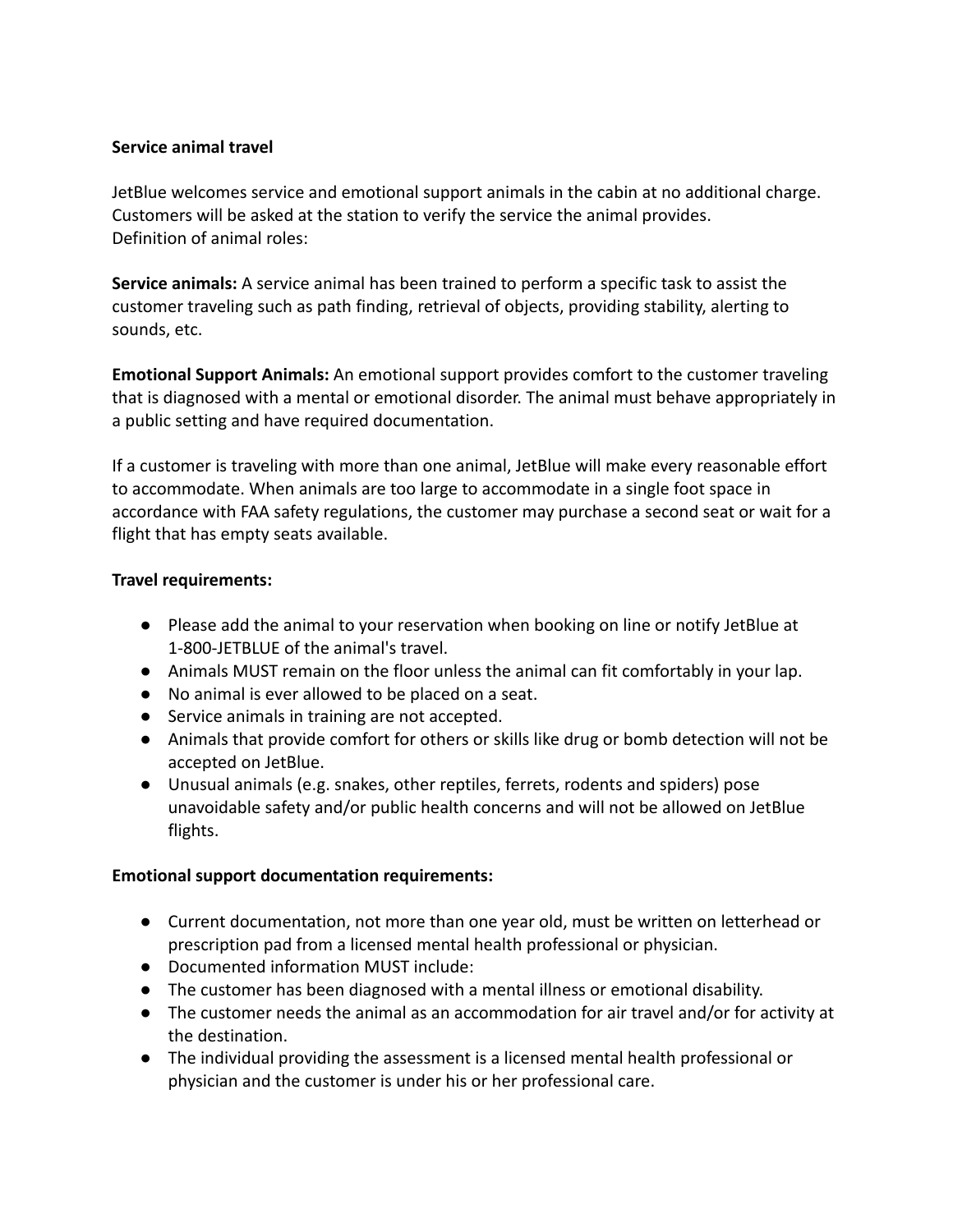● The date and type of the mental health professional's license and the state or other jurisdiction in which it was issued.

The required documentation and behavior of the animal will be assessed at the airport to ensure safety requirements are met before approving the animal for travel.

Additional documentation required:

- Puerto Rico and the U.S. Virgin Islands require vaccination documentation for the animal to be admitted into the destination.
- International Destinations have vaccination and documentation requirements. Click here for Pet or Service/Emotional Support animal requirements to travel.

# **Pet relief area accommodation:**

Assistance will be offered by JetBlue Crewmembers to and from the Airport Pet Relief Areas upon request. Please ask an Airport Crewmember for directions to the relief area.

# **Flying on Mint**

JetBlue permits Service Animals/Emotional Support/Psychiatric Service Animals to accompany a customer with a disability at any seat in which the person sits, unless the animal obstructs an aisle or other area that must remain unobstructed in order to facilitate an emergency evacuation. In JetBlue's Mint seating, the reclining feature will be forfeited in order to accommodate a service or emotional support animal on the floor. Animal carriers are not permitted in Mint seating and must be stowed in the overhead compartment during takeoff and landing. If the animal is small enough to sit comfortably on the customer's lap, the reclining feature may be used. If the animal(s) are of a size that prevents an adjacent customer from utilizing the amenities of their seat, the customer traveling with the animal(s) may need to be re-accommodated in another seat.

# **Booking with Special Needs**

Be sure to notify JetBlue of any special needs you might have prior to your travel. When you book your reservation on line, please call 1-800-JETBLUE to add the special service requests to your reservation. The more advanced notice you can provide, the better prepared JetBlue will be to assist with your travel.

We prefer 48 hours advanced notice when traveling with:

- A Portable Oxygen Concentrator (POC)
- An Emotional Support Animal/Psychiatric Service Animal Documentation required\*
- A Motorized Wheelchair with a spillable battery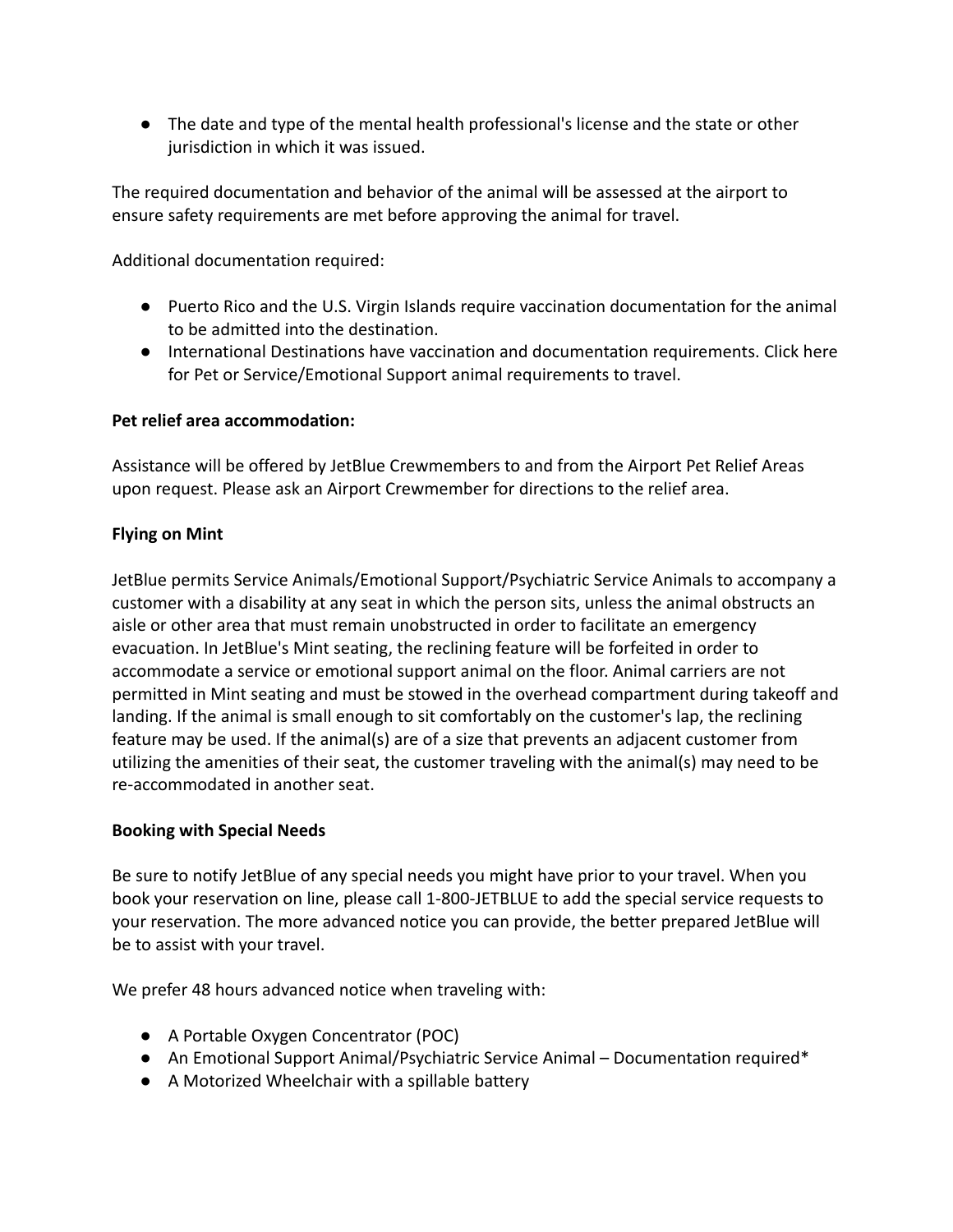# **Alaska Airlines**

[http://www.alaskaair.com/content/travel-info/accessible-services/specialservices-overview.aspx](http://www.alaskaair.com/content/travel-info/accessible-services/specialservices-overview.aspx?lid=nav:travelInfo-accessible) [?lid=nav:travelInfo-accessible](http://www.alaskaair.com/content/travel-info/accessible-services/specialservices-overview.aspx?lid=nav:travelInfo-accessible) **Reservations 1-800-252-7522**

# **Whatever Your Needs, We'll Get You There Special Services for Accessible Travel**

At Alaska Airlines, we strive to provide a travel experience that works for everyone. If you would like our assistance during your trip, we recommend the following to help us make your experience as easy, safe, and comfortable as possible:

- Make reservations as early as possible. You can request services online or by phone.
- Let us know of any special requirements—at check-in, in the boarding area, and on the aircraft.
- Arrive at the airport at least 2 hours prior to departure when requesting these services, and present yourself at the departure gate 1 hour prior to departure.

# **Mobility and Wheelchair Assistance**

We are pleased to offer assistance to anyone using a wheelchair or other mobility devices.

To help us offer you the best travel experience please:

- Make reservations as early as possible. You can request services online or by phone.
- Let us know of any special requirements—at check-in, in the boarding area, and on the aircraft.
- Arrive at the airport at least 2 hours prior to departure when requesting these services, and present yourself at the departure gate 1 hour prior to departure.
- If you are transporting an electric/battery-powered wheelchair, cart or scooter, you must be checked in and available to board at least 45 minutes before posted departure for all flights.
- If you are transporting any other type of non-electric/battery-powered wheelchair, cart or scooter, you must be checked in and available to board at least 30 minutes before posted departure for all flights.
- If you fail to meet these requirements, we may have to cancel your reserved seats and/or your entire reservation.

# **Services and Assistance at the Airport**

Wheelchairs and wheelchair escorts are available at every airport for customer use.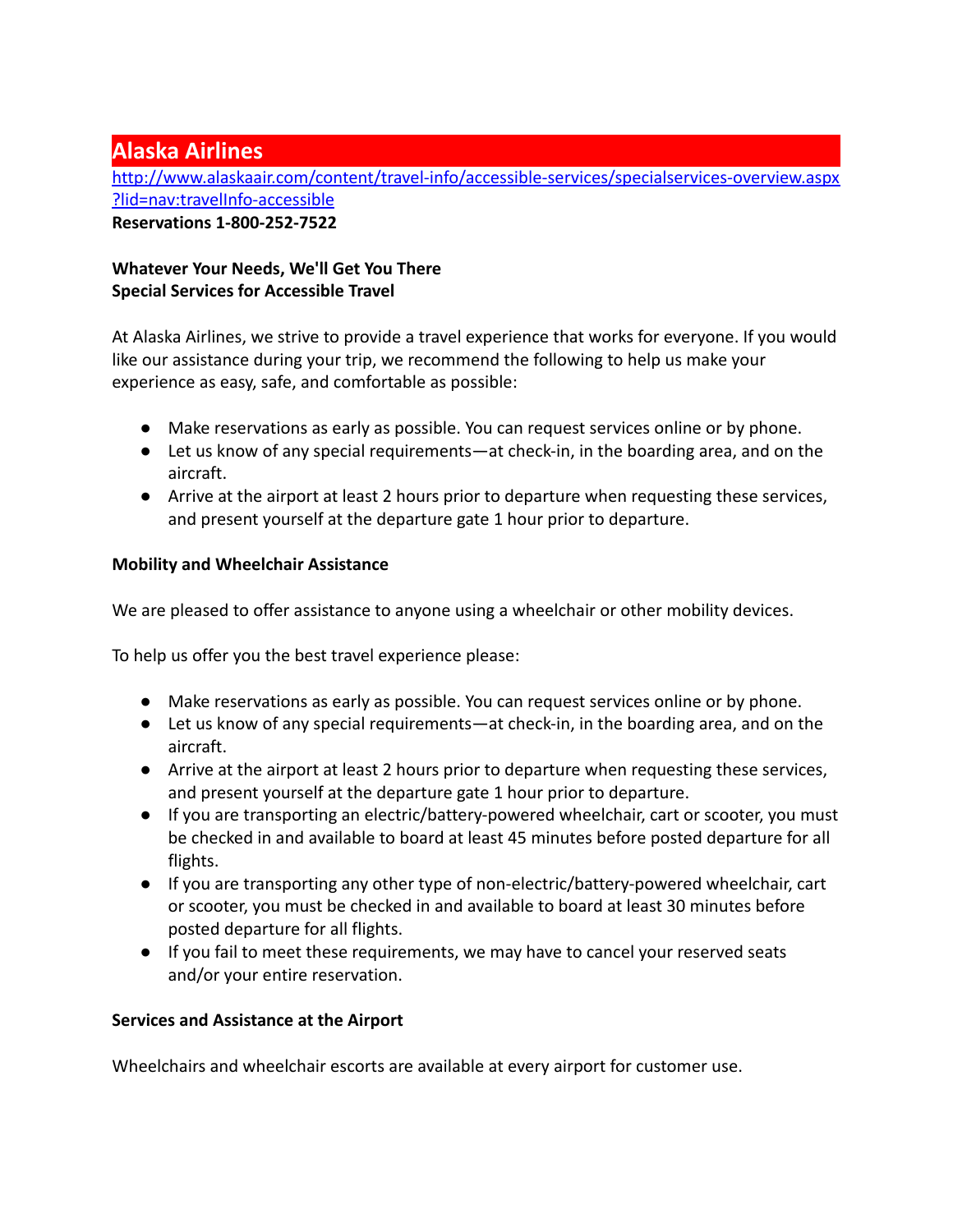Additionally, some airports have electric carts available for customer use.

Please note that we do not offer curbside skycap service at most airport locations. Please contact us at Alaska Airlines Reservations 1-800-252-7522 for skycap information.

We ask that if you need wheelchair assistance you arrive at the airport at least 2 hours prior to scheduled departure and then go directly to one of our customer service representatives. There may be a waiting period before your wheelchair escort arrives.

Please inform one of our customer service agents at the airport of all services required, including transfer assistance and/or deplaning at a connecting/arrival location. We will need to arrange for a wheelchair assistance at each location.

Please note that while customer service agents and/or wheelchair escorts can assist you to the baggage claim, in-terminal rental car counter, or curbside, they cannot wait with you or provide help with ground transportation. If you require additional assistance, we recommend traveling with a ticketed safety assistant.

#### **Boarding Assistance**

If you need assistance getting onto the aircraft, we offer the following options:

- Lift/Ramp is a boarding and deplaning method for those who are unable to climb or walk down stairs.
- Aisle Chair/Slide Board are specially designed wheelchairs/slings available for non-ambulatory travelers to get in and out of their seats.

If you need these services we ask that you arrive for boarding 45 minutes prior to your departure to allow us time to safely board you and your baggage. Failure to do so may result in being rebooked on a later flight.

#### **Onboard the Aircraft Available Services**

All of our aircraft are equipped with onboard wheelchairs for customers who need assistance to and from the lavatory. Additionally, we are happy to offer the following services:

- Individual safety briefing to any traveler whose disability prevents him or her from receiving information presented in the general briefing
- Assistance with loading and retrieving carry-on items
- Assistance with opening packages
- Assistance with identifying food

Our inflight crews are not able to: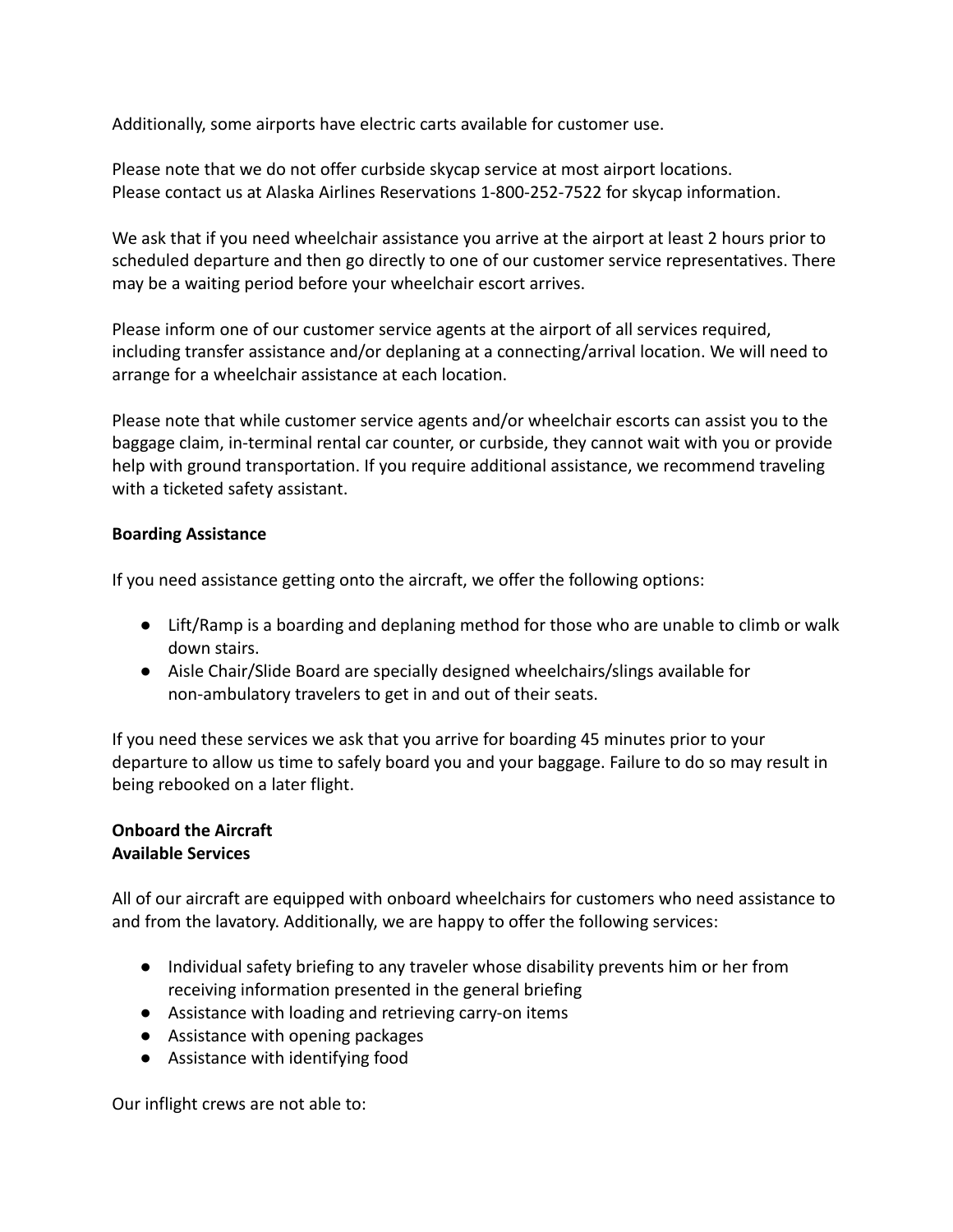- Provide medical services or administer medication
- Assist with eating
- Assist within the lavatory
- Lift or carry customers

If you require assistance beyond what we can offer, we recommend traveling with a ticketed safety assistant.

# **Seating Accommodations**

We offer specific seating accommodations for travelers with a disability. Travelers who are entitled to special seating include:

- Those who use an aisle chair to board the aircraft
- Those who cannot readily transfer over a fixed aisle armrest
- Those traveling with a safety assistant who will be assisting that individual during the flight
- Those traveling with a service animal
- Those with a fused or immobilized leg
- Those using a Portable Oxygen Concentrator (POC)

At Alaska Airlines our aircraft are subject to federal accessibility requirements for customers with disabilities. Depending on aircraft type and age, additional seats with movable aisle armrests are available beyond the specific reserved seats for disabled travelers. Please contact us at Alaska Airlines Reservations at 1-800-252-7522 for seating accommodations.

# **Bringing Your Own Wheelchair or Other Assistive Devices**

We transport all types of personal wheelchairs including, folding, collapsible, non-folding manual wheelchairs, electric/battery-powered wheelchairs, and electric-powered carts or scooters.

- A personal wheelchair can be checked at the ticket counter or the gate free of charge.
- Travelers can use our wheelchair equipment after checking a personal wheelchair; an initial waiting period may be necessary for the escort to arrive with the proper equipment.
- Detachable items such as seat cushions and footrests can be carried onboard or checked with the wheelchair and stowed in the cargo compartment.
- Alternately, arrangements can be made to have your personal wheelchair checked at the departure gate. The wheelchair will be returned at the destination gate upon arrival or at a connecting airport.
- If you prefer to use your personal wheelchair at the connecting airport, please advise the Customer Service Agent at the ticket counter or boarding gate in advance. Time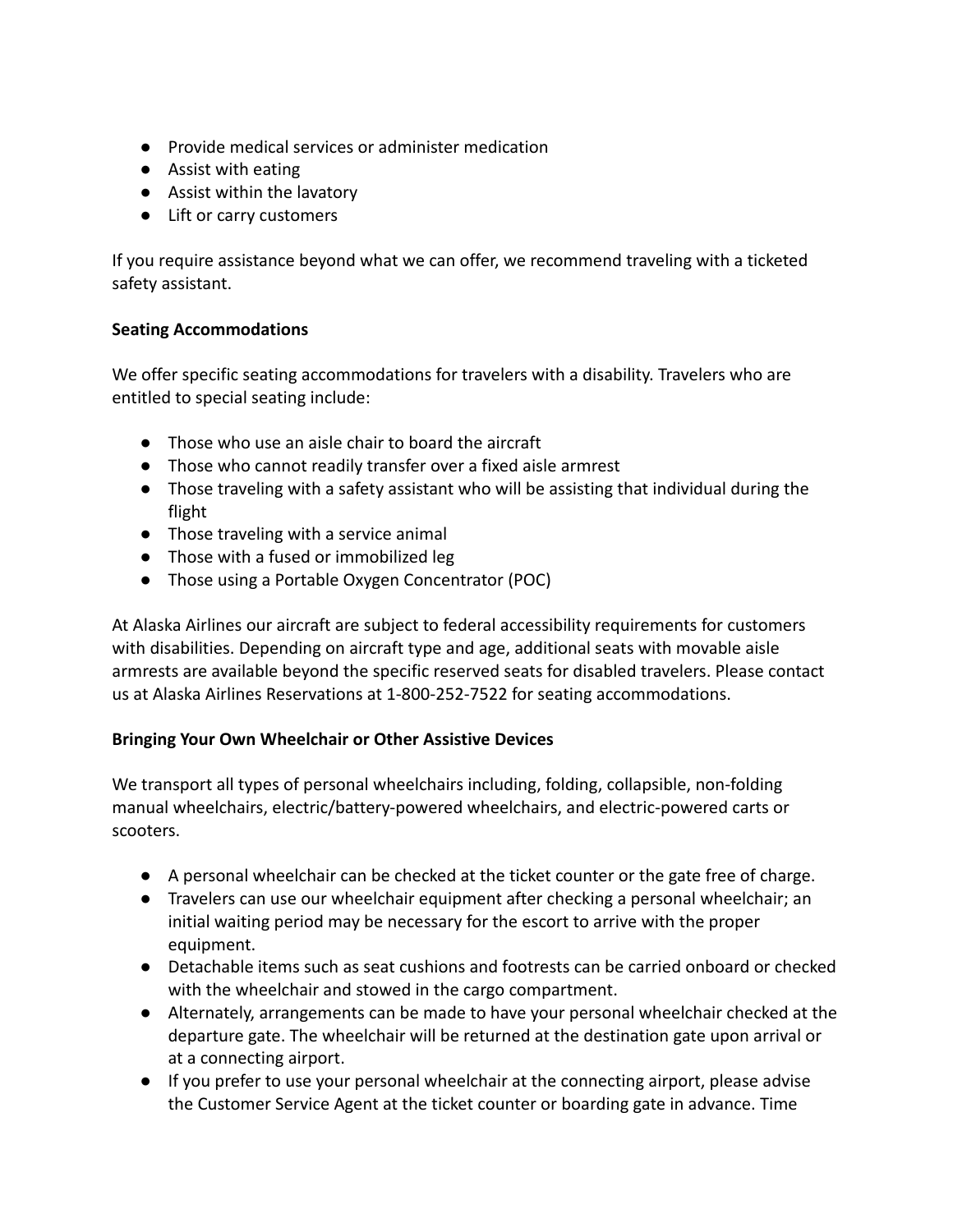between connecting flights may be insufficient to provide this service if disassembly and re-assembly of a personal wheelchair is required. If time is a factor, we recommend taking advantage of our wheelchair service for transport between connecting flights.

● If your device uses a lithium ion battery, the battery will be removed and packaged in a protective covering and stowed in the cabin during travel. The battery cannot exceed 25 grams (300 watt hours).

### **Folding Wheelchairs**

- You can request to have your folding, collapsible, or breakdown wheelchair stowed onboard the aircraft at time of pre-boarding on Alaska Airlines flights 1-999.
- The number of personal wheelchairs is limited to one personal wheelchair in cabin per flight and this space is provided on a first-come, first-serve basis.
- The wheelchair must meet the size and weight restrictions for the approved storage space on the aircraft.
- Wheelchairs stowed onboard have priority over other carry-on items.
- If your wheelchair will not fit safely in the approved stowage closet, we will be glad to transport it in the cargo compartment at no additional charge.

# **Other Assistive Devices**

- One additional wheelchair battery, crutches, braces, personal walker, or other prosthetic devices are also permitted on the same flight if you are dependent on the device.
- Rigid canes must be stowed in a closet or overhead bin. When required, please contact a Flight Attendant who will be happy to retrieve it.
- If your assistive device will not fit safely in the approved stowage closet, we will be glad to transport it in the cargo compartment at no additional charge.

# **Family Member Airport Escort**

If you prefer to have a family member escort you to and from your departure/arrival gate, please remember the following policies:

- One or two adults, plus any children under age 13, will be allowed through the security checkpoint.
- Each non-traveling person must obtain a Security Pass from the ticket counter in order to be allowed access through the security checkpoint.
- Due to additional airport security, family members should allow up to two hours to obtain a Security Pass.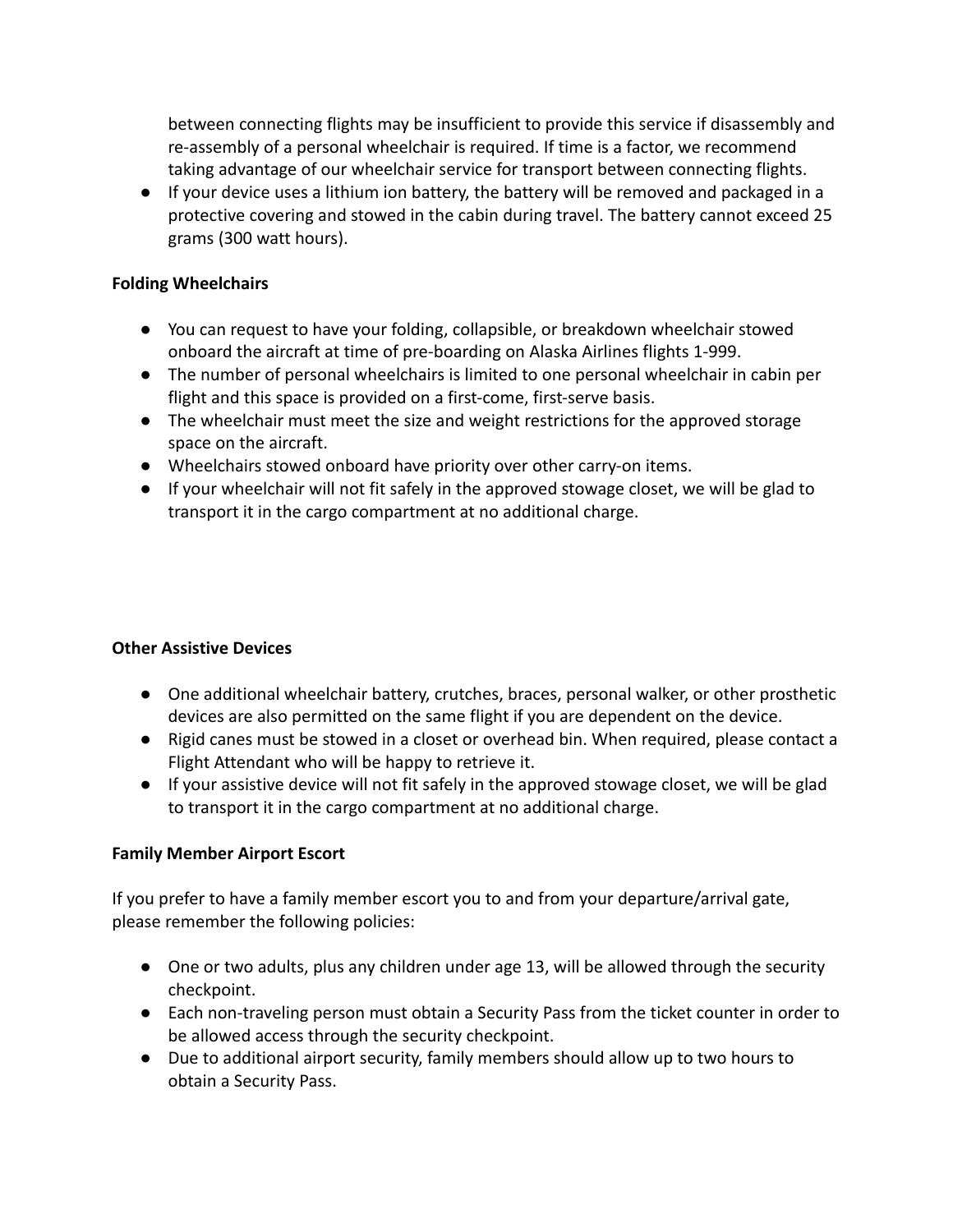● Security Passes may not be available when traveling to/from Canada and Mexico due to customs and immigration requirements or for evening arrivals after the airport's Security Checkpoint has closed.

Please note: The Transportation Security Administration (TSA) has the authority to suspend issuance of Security Passes to non-traveling persons at any time.

### **Service and Emotional Support Animals**

We welcome service and emotional support animals on Alaska Airlines. To ensure that both you and your service/emotional support animal travel easily and comfortably, please review the following information.

When traveling to Hawaii, there are additional entry requirements outlined in the Traveling with Service/Emotional Support Animals to Hawaii policy.

If you are traveling outside the United States, it is important to note that some countries have restrictions on animals transiting through or destined for their country. One of our Reservation Agents will be happy to talk over your travel plans with you to see if there are specific restrictions that may apply.

# **Service Animals**

- Please inform the Customer Service Agent upon arrival at the airport that you'll be traveling with a service animal so that we may account for all animals onboard the flight.
- There is no additional charge to travel with a working service animal.
- When accompanied by a service animal you may ship your animal's kennel as a checked bag free of charge.
- Your service animal may sit at your feet, unless the service animal is too large and obstructs an aisle or other area used for emergency evacuations.
- If you are traveling with a service animal we will do everything we can to seat you in a row with the most legroom.
- We recommend choosing a window seat so the service animal is safe from foot traffic.
- A harness, tag or vest indicating status as a service animal will be helpful in distinguishing them to airport personnel. However, credible verbal assurance that the animal is providing a service to assist with a disability will suffice, should an inquiry be made.

Your service animal must occupy your own space and cannot be in a seat. Also, they cannot obstruct aisles or areas that must remain clear for emergency evacuation. If your service animal does not fit the area available, one of our Customer Service Agents will:

● Find an alternate flight with more room for you and your service animal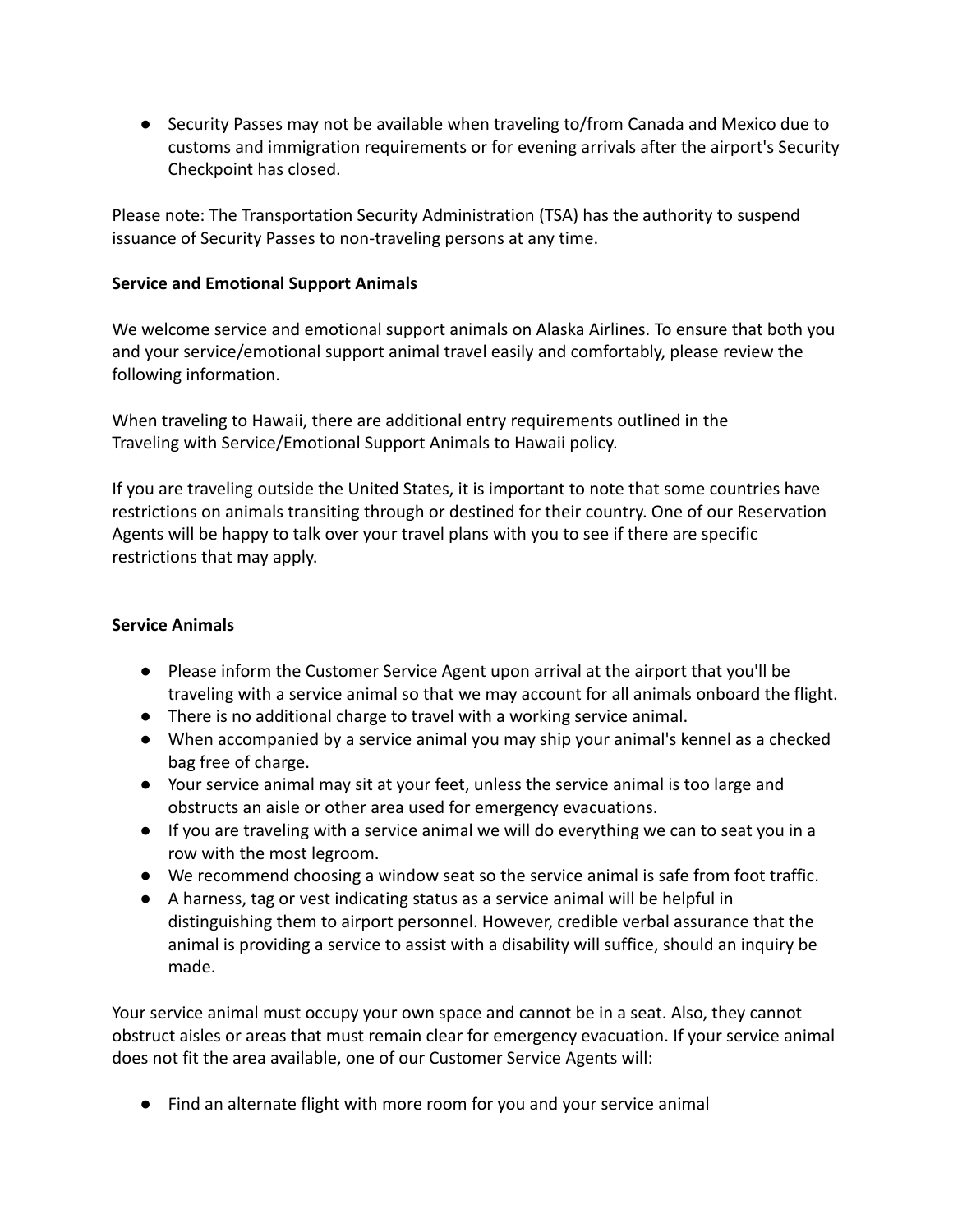● If your service animal is not needed during the flight, we will transport your service animal in a crate that you provide, in the climate-controlled cargo area of the aircraft. The animal will be immediately returned to the traveler upon deplaning. There is no additional charge for service animals that travel in the cargo area of the aircraft.

At Alaska Airlines, we will accept service animals-in-training provided all of the following conditions are met:

- The service animal is being transported by a trainer to the new owner/handler's home.
- The trainer can identify the new owner's/handler's name and home city.
- The trainer can provide documentation on official letterhead noting the service animal has successfully completed training.

# **Emotional/Psychiatric Support Animals**

You may travel with an emotional/psychiatric support animal in the cabin if you are a qualified individual with a disability and certain documentation requirements are met.

Prior to boarding, you must present current documentation to one of our Customer Service Agents. It must not be more than one year old and it must be on letterhead from a mental health professional or medical doctor who is treating your mental health-related disability. The letter must state the following:

- That you have a mental or emotional disability recognized in the Diagnostic and Statistical Manual of Mental Disorders - Fifth Edition (DSM V)
- That you need the emotional support or psychiatric service animal as an accommodation for air travel and/or for activity at your destination
- The letter must come from a licensed mental health professional, you must be under his/her professional care.
- The letter MUST contain the date, the mental health professional's or medical doctor's license, and the state or other jurisdiction in which it was issued.

All of the above specific criteria must be provided to accept your emotional/psychiatric support animal for travel in the passenger cabin. Advance notice is strongly recommended to ensure all paperwork is in order. When traveling with a service animal or an emotional/psychiatric support animal you are not permitted to sit in an emergency exit row.

# **Medication**

We are pleased to help safely transport your medication. However, we do not provide medical services or administration of medication.

To help us offer you the best travel experience please remember the following guidelines: